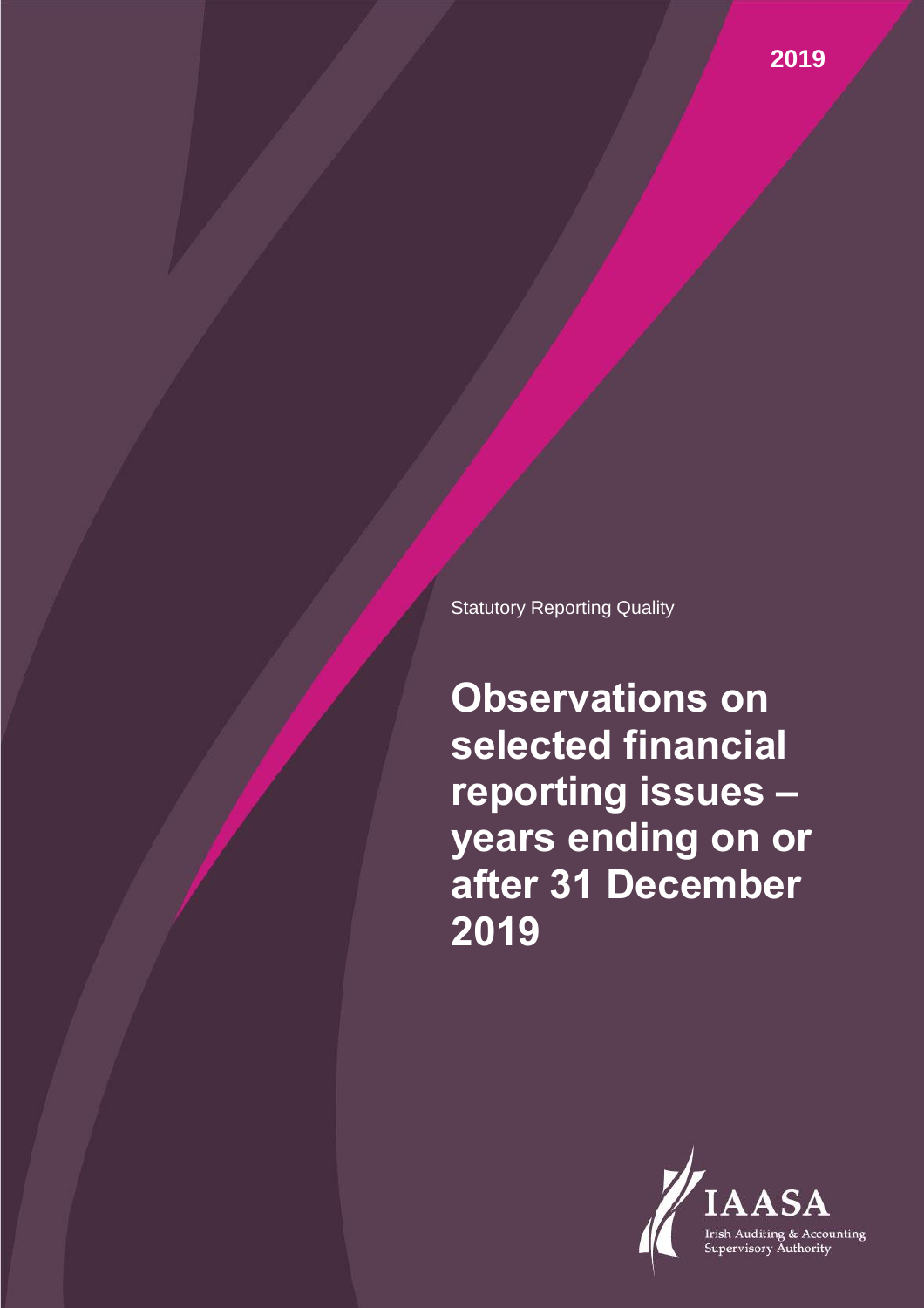### **MISSION**

**To contribute to Ireland having a strong regulatory environment in which to do business by supervising and promoting high quality financial reporting, auditing and effective regulation of the accounting profession in the public interest**

IAASA publications referred to in this *Observations* document are available on IAASA's website at [www.iaasa.ie/publications](file://///iaasadc/group/FRSU/FRSU%20Publications/Obs%20doc%202019/www.iaasa.ie/publications)

#### **DISCLAIMER**

Whilst every effort has been made to ensure the accuracy of the information contained in this document, IAASA accepts no responsibility or liability howsoever arising from any errors, inaccuracies, or omissions occurring. IAASA reserves the right to take action, or refrain from taking action, which may or may not be in accordance with this document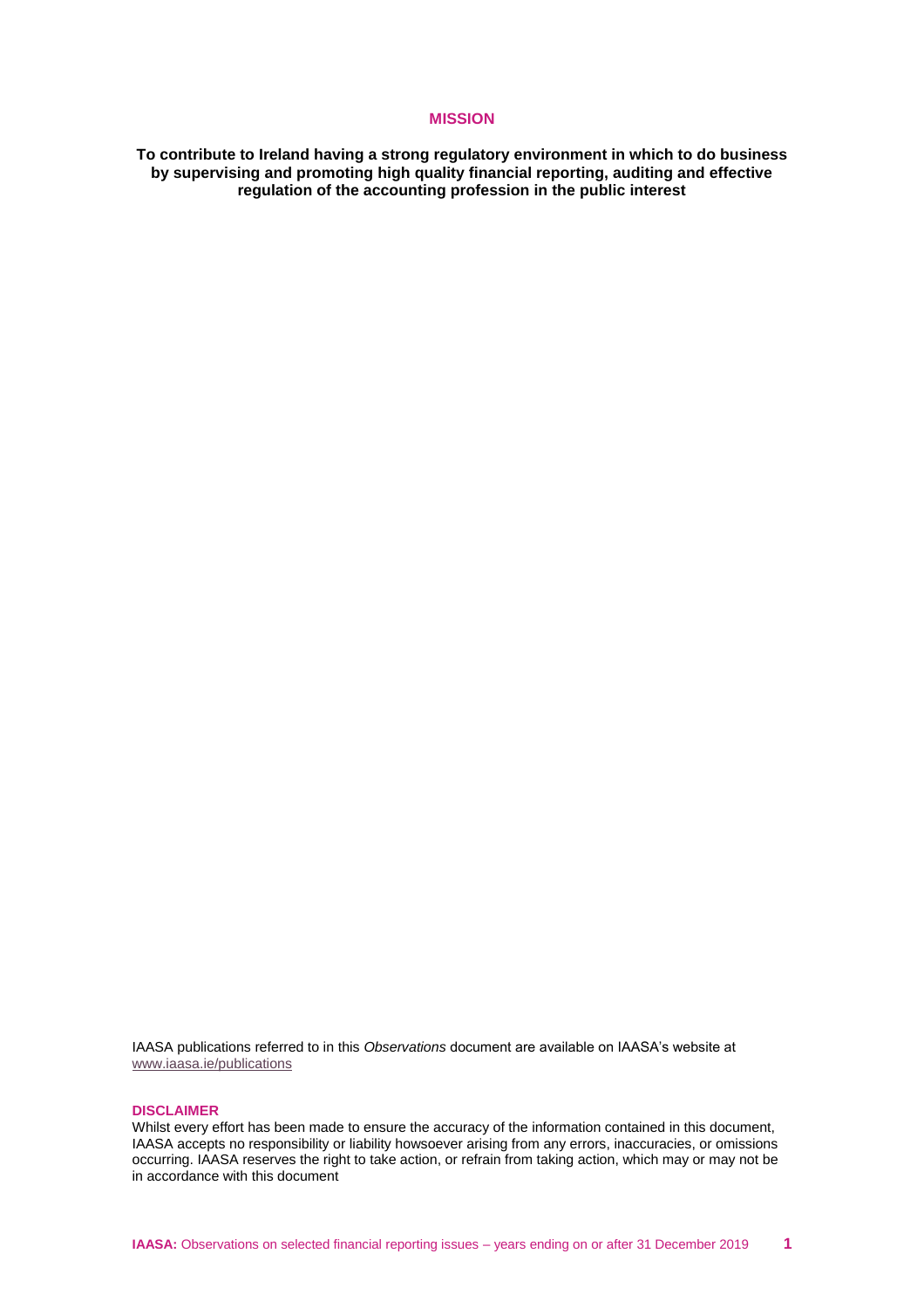# **TABLE OF CONTENTS**

| 1.                                                               |      |                                                                          |  |
|------------------------------------------------------------------|------|--------------------------------------------------------------------------|--|
| 2.                                                               |      | OBSERVATIONS ON SELECTED FINANCIAL REPORTING ISSUES 6                    |  |
|                                                                  | 2.1  |                                                                          |  |
|                                                                  | 2.2  |                                                                          |  |
| 2.3                                                              |      |                                                                          |  |
|                                                                  | 2.4  |                                                                          |  |
|                                                                  | 2.5  | Maturity analysis disclosures for non-derivative financial liabilities 9 |  |
|                                                                  | 2.6  |                                                                          |  |
|                                                                  | 2.7  |                                                                          |  |
|                                                                  | 2.8  |                                                                          |  |
|                                                                  | 2.9  |                                                                          |  |
|                                                                  | 2.10 |                                                                          |  |
| 2.11                                                             |      |                                                                          |  |
|                                                                  | 2.12 |                                                                          |  |
| 3.                                                               |      |                                                                          |  |
| APPENDIX I - IAASA'S FINANCIAL REPORTING RELATED PUBLICATIONS 17 |      |                                                                          |  |
|                                                                  |      |                                                                          |  |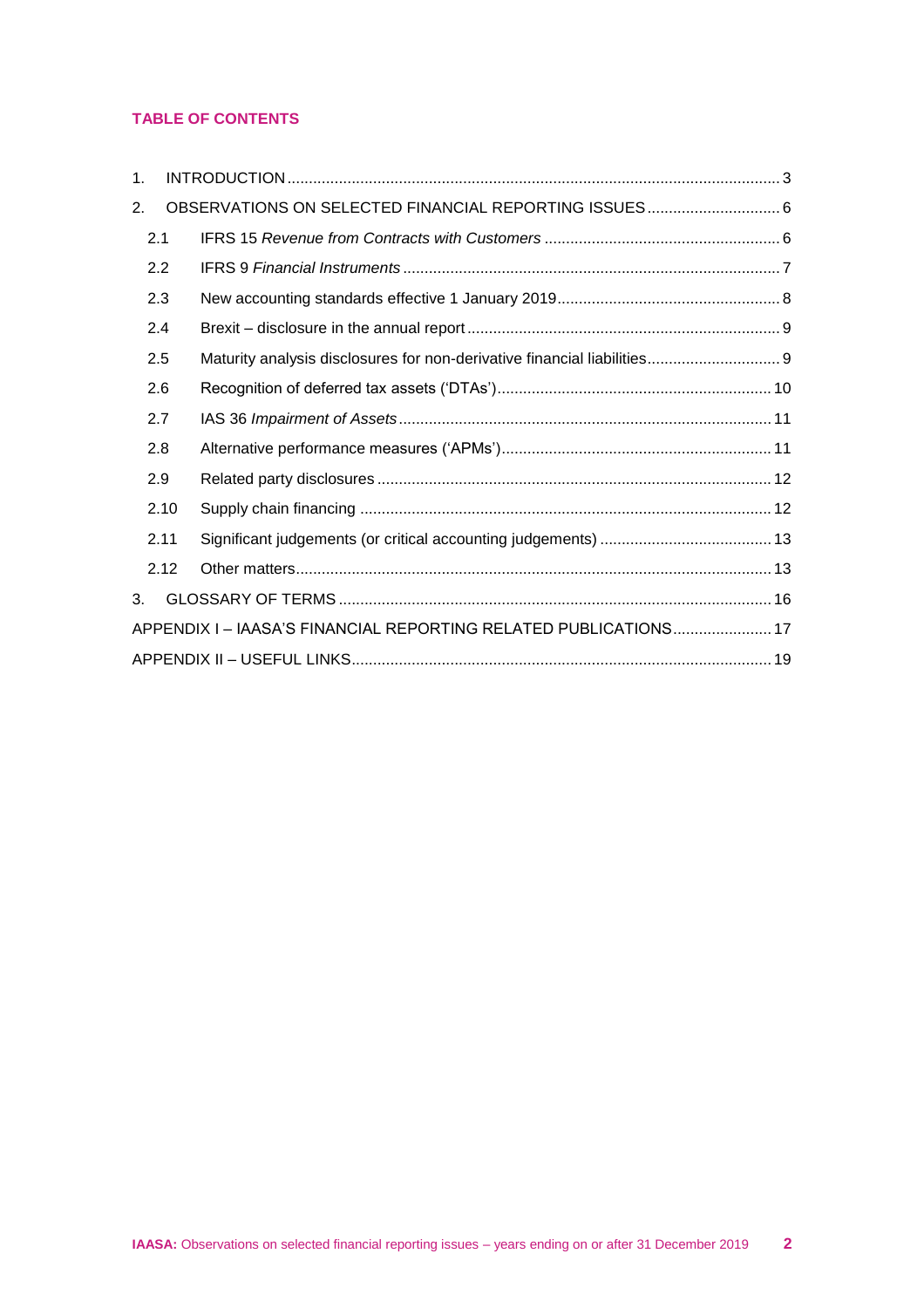# <span id="page-3-0"></span>**1. INTRODUCTION**

### **1.1. Financial reporting review remit of IAASA**

Ireland's accounting enforcer, IAASA, examines the periodic financial statements (namely, annual financial statements and half-yearly financial reports) of certain equity issuers, debt issuers and closed-end fund issuers (collectively 'issuers') to ensure that the reports are compliant with the relevant financial reporting framework.

Issuers are those entities with securities admitted to trading on an EU regulated market for compliance with the relevant reporting framework (in general, Euronext Dublin's Main Market).

The relevant reporting framework for the purposes of this document is limited to those issuers preparing their financial statements under International Financial Reporting Standards (IFRS) and financial reporting standards issued by the UK's Financial Reporting Council for Ireland and the UK (domestic GAAP).

Accordingly, although IAASA's financial statement examination remit may extend to periodic financial reports prepared under other financial reporting frameworks (e.g. Luxembourg GAAP and US GAAP), the observations offered in this document are limited to the requirements as they apply to IFRS and domestic GAAP issuers.

As was the case in earlier years, the matters raised in this document derive from a combination of:

- (a) financial reporting matters identified during IAASA's examinations and surveys undertaken during 2019;
- (b) matters identified in the course of IAASA's work, but not raised with specific issuers;
- (c) IAASA's expectations of issuers regarding the upcoming financial reporting season; and
- (d) financial reporting matters discussed at the European Securities and Markets Authority (ESMA) sponsored groupings of European national accounting enforcers at which IAASA continues to play an active role.

#### **1.2. Purpose of this** *Observations* **document**

Consistent with earlier years, the purpose of this *Observation*s document is to assist issuers' management and those charged with governance in the preparation of high quality financial reports by offering observations on selected financial reporting topics to coincide with the preparation of issuers' 2019 financial statements. It is also intended that some of the matters set out in this document will be subject to detailed scrutiny as IAASA conducts its programme of examinations of issuers' financial reports during 2020.

The primary audience for this document is those involved in the preparation, approval and/or review of issuers' financial reports. This includes issuers' management, Audit Committees and Boards, providers of audit and other assurance services, legal advisors, listing agents and, where applicable, fund administrators and/or other relevant service providers.

This *Observations* document may also help the users of financial statements to understand the significant judgements made by issuers' directors in preparing financial statements and highlight those matters on which they may wish to focus when using those financial statements. In that context, IAASA encourages the widest possible transmission of this document.

## **1.3. Continued applicability of matters raised in previous years**

This is the 12th *Observations* document for year-end financial reporting published by IAASA and some of the matters raised in previous years' *Observations* documents have continued applicability in the upcoming financial reporting season. This document should be read in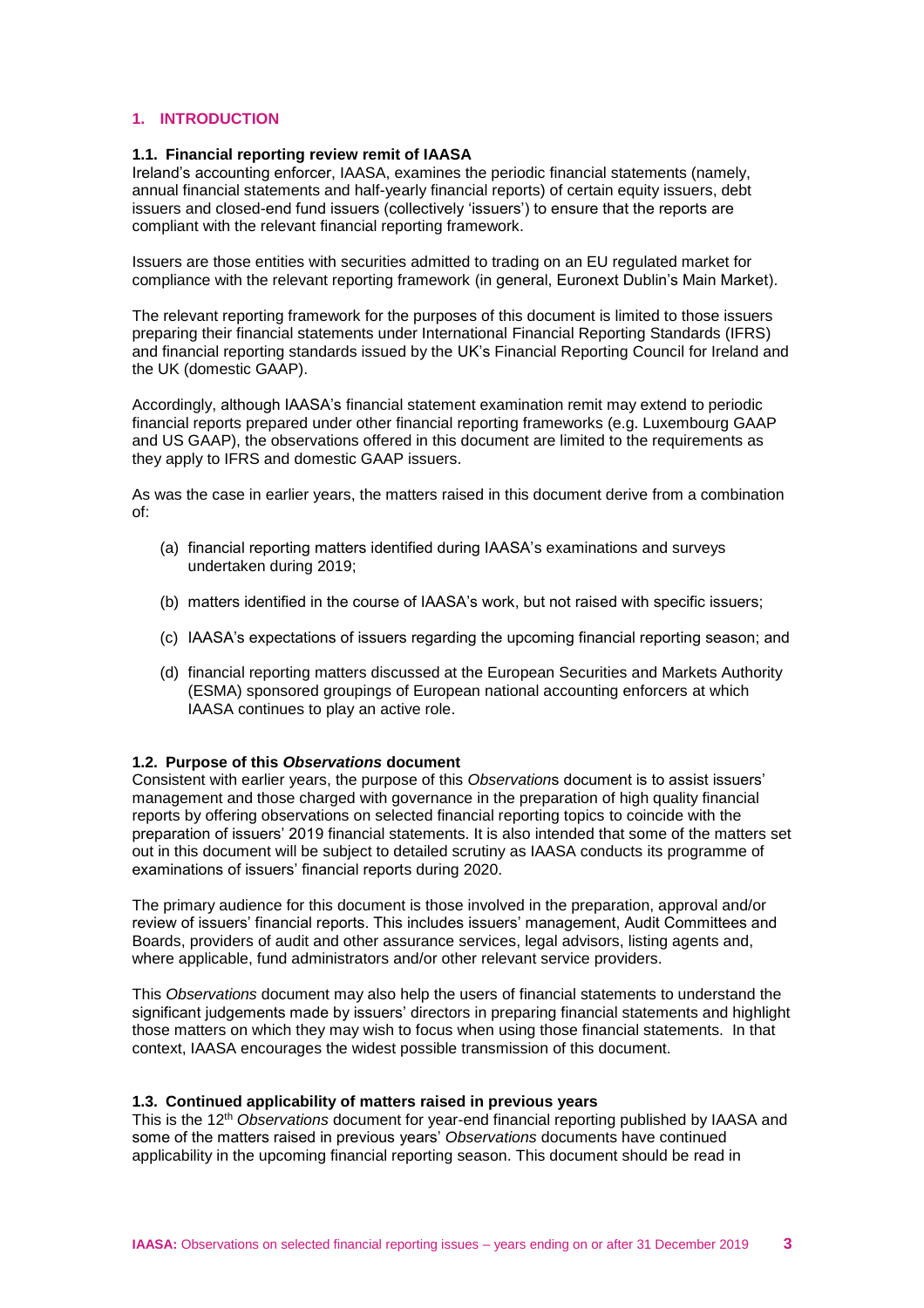conjunction with those earlier years' documents, which are available on the [publications section](http://www.iaasa.ie/Publications/Financial-Reporting-Supervision) of the IAASA website.

### **1.4. Financial reporting environment**

#### *Economic backdrop*

Issuers continue to be faced with the challenge of incorporating medium and long-term forecasts into their financial statements in a climate of mixed economic signals. There are many positive economic indicators for the domestic economy i.e. continued cyclical recovery; there are international threats facing domestic and multinational entities; there are uncertainties facing all entities from Brexit, trade wars and tensions in less stable areas of the world.

'*A rapid cyclical recovery has taken place since at least 2014 and this is continuing at a strong pace. Looking across a number of indicators, the Irish economy still appears to be growing very fast. Forecasts assume that the recent momentum in the domestic economy will only gradually moderate and they incorporate a reasonably strong outlook for Ireland's main trading partners*.'

[Fiscal Assessment Report \(June 2019\),](http://www.irisheconomy.ie/index.php/category/economic-performance/) Irish Fiscal Advisory Council

'*Global growth remains subdued …* 

*GDP releases so far this year, together with generally softening inflation, point to weakerthan-anticipated global activity. Investment and demand for consumer durables have been subdued across advanced and emerging market economies as firms and households continue to hold back on long-range spending. Accordingly, global trade … remains sluggish …* 

*Risks to the forecast are mainly to the downside …*

*Multilateral and national policy actions are vital to place global growth on a stronger footing. The pressing needs include reducing trade and technology tensions and expeditiously resolving uncertainty around trade agreements (including between the United Kingdom and the European Union and the free trade area encompassing Canada, Mexico, and the United States).*'

[World Economic Outlook \(July 2019\),](https://www.imf.org/en/Publications/WEO/Issues/2019/07/18/WEOupdateJuly2019) International Monetary Fund

'*… there are material domestic and external risks … On the external side, Brexit remains the most salient risk … the estimates suggest that such an outcome would reduce output growth by 4 percentage points in the first year, with output lower by 6 per cent after 10 years, compared to a no-Brexit scenario … The results imply that GDP growth for 2019 would be*  reduced from 4.9 to 4.5 per cent, while in 2020 growth would fall from 4.1 to 0.7 per cent. *With regard to other impacts, the estimates suggest that, by the end of 2020, there would be around 34,000 fewer jobs in the economy compared to the level of employment projected in the central forecast, while the General Government Balance-to-GDP ratio would be around 0.75 per cent worse.*

*On the external side, in addition to Brexit, risks in relation to international trade and taxation persist …*'

*[Quarterly Bulletin QB3 –](https://www.centralbank.ie/docs/default-source/publications/quarterly-bulletins/quarterly-bulletin-q3-2019.pdf) July 2019*, Central Bank of Ireland

Issuers face unknown economic, political and social threats and uncertainties because of Brexit and heightened protectionist policies, particularly in the USA which continues to be Ireland's largest export market.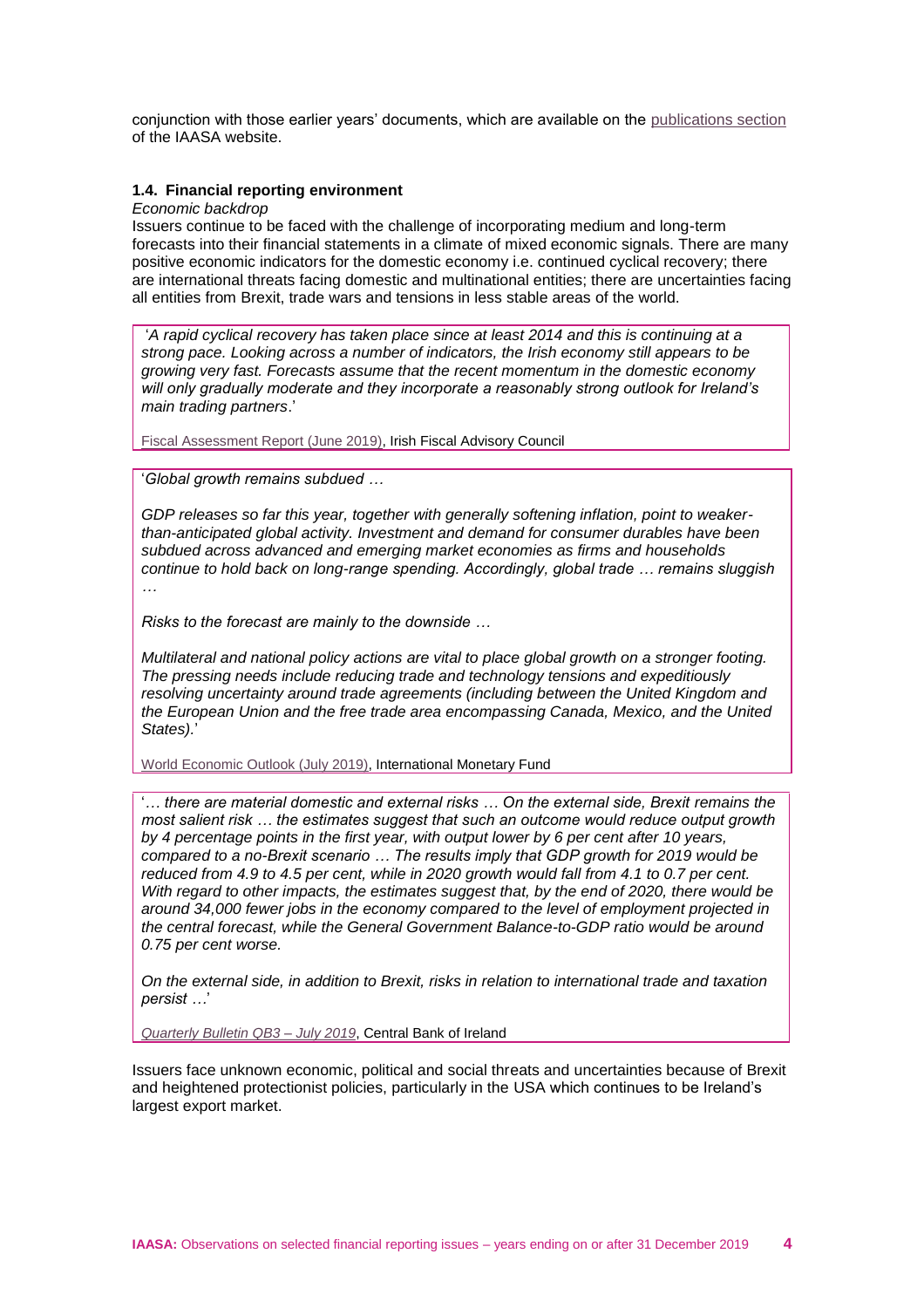#### *Accounting enforcement at EU level*

IAASA's national enforcement priorities, policies and methodologies are aligned with the enforcement priorities set by ESMA. ESMA continues to intervene in national accounting enforcers' activities to achieve greater convergence of enforcement activity by those EU national accounting enforcers.

ESMA sets annual Europe-wide common enforcement priorities, which are topics which EU accounting enforcers are required to embed in their examination programmes. The 2019 ESMA common enforcement priorities are expected to be published in the final quarter of 2019 and will be published on the ESMA and IAASA websites once finalised.

Issuers' can continue to expect IAASA's enforcement activity to reflect both national and European common enforcement priorities. A practical consequence of this is that issuers may be questioned by IAASA on their financial reporting treatments in relation to items that are an ESMA enforcement priority.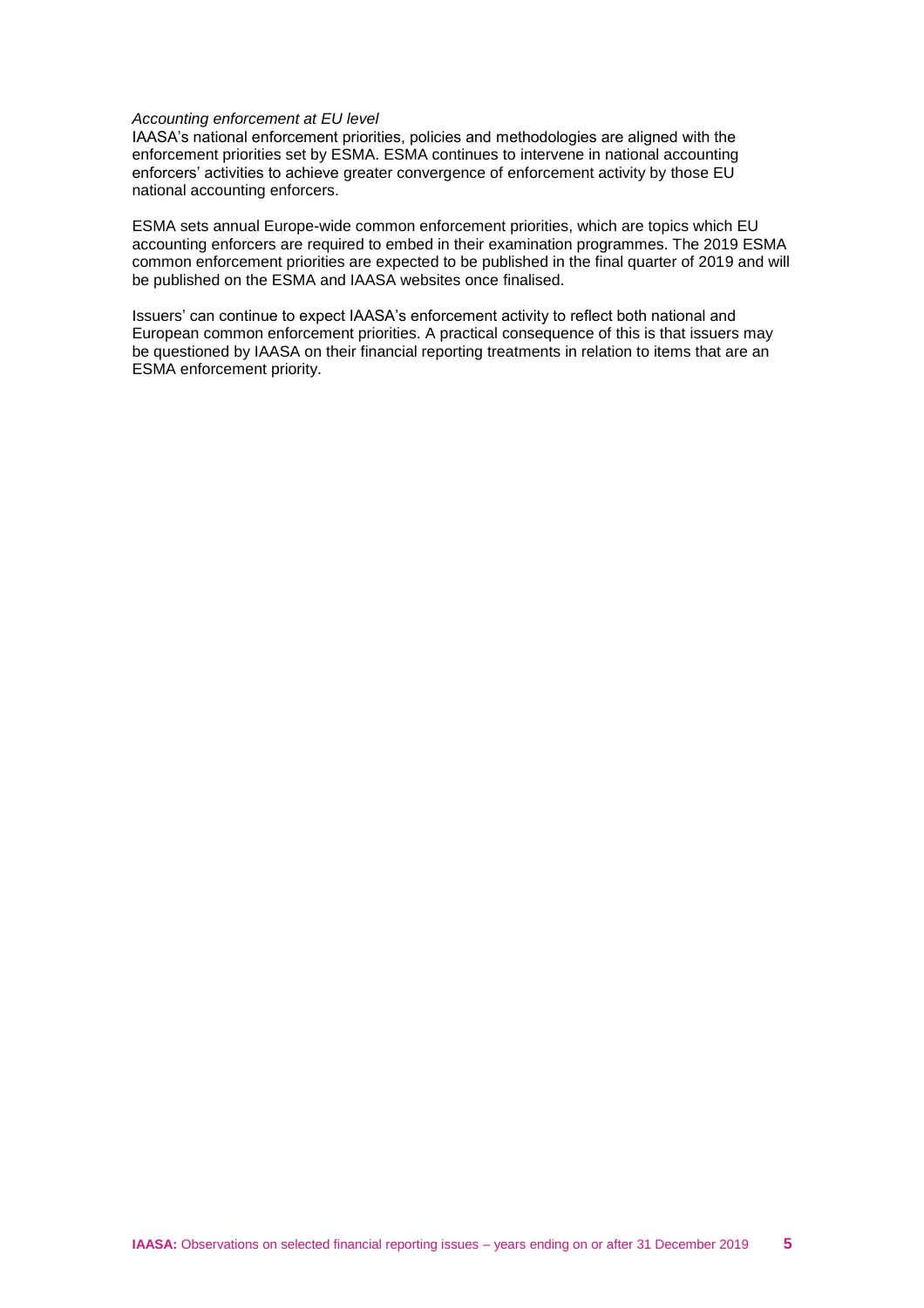# <span id="page-6-0"></span>**2. OBSERVATIONS ON SELECTED FINANCIAL REPORTING ISSUES**

### <span id="page-6-1"></span>**2.1 IFRS 15** *Revenue from Contracts with Customers*

IFRS 15, which applies to reporting periods from 1 January 2018, establishes principles that an entity shall apply to report useful information to the users of financial statements about the nature, amount, timing and uncertainty of revenue and cash flows arising from a contract with a customer. The Standard provides a single, principles based five-step model to be applied to all contracts with customers.

Examinations undertaken by IAASA during 2019 noted a number of areas of concern in the application of IFRS 15 by issuers, the more significant concerns being:

(a) disaggregation of revenue [IFRS 15.114 and IFRS 15.B87 –B89 refer] and interaction with IFRS 8 Operating Segments - IAASA has noted that more detailed revenue information is disclosed in locations outside of the financial statements For example, some issuers have disclosed that revenue is disaggregated at the operating segment level but have included revenue amounts/percentages for the main products (i.e. more disaggregated quantitative information) within each segment on their website/management reports and/or investor presentations. If issuers are providing revenue information for major product lines and geographical areas in locations outside of the financial statements then management need to consider whether or not additional categories for the disaggregation of revenue should be presented in the financial statements. In assessing whether additional categories of revenue need to be disclosed, management should consider the economic factors that affect their contracts with customers.

Issuers' have indicated to IAASA that the information presented in other locations outside of the financial statements are not reviewed by the Chief Operating Decision Maker ('CODM') to assess performance of the issuer's operating segments or to allocate resources and, therefore, such revenue information does not need to be disclosed under IFRS 15.

The level of disclosures under IFRS 15 is not limited to the information that the CODM uses to assess the entity's performance and to allocate resources. When preparing the disaggregation of revenue disclosures, IFRS 15 also considers similar information that has been presented for other purposes. The objective of providing segment information in accordance with IFRS 8 is different from the objective for the disaggregation disclosures in IFRS 15 and, therefore, segment revenue disclosures may not always be sufficient to provide users of financial statements with enough information to help them understand the composition of revenue recognised in the period [IFRS 15.BC340 refers]. In order to fulfil IFRS 15's disclosure objective, this may result in the disclosure of revenue information in addition to the revenue amounts that are disclosed at segment level under IFRS 8.

- (b) the extent to which the accounting policies for revenue related matters have been disclosed (e.g. policy for warranties, policy for determining when "delivery" takes place;
- (c) disclosures around variable consideration and the methodology applied by the issuer to estimate it (i.e. by the expected value method or the most likely amount method) [IFRS 15.53 refers];
- (d) the extent to which the significant judgements [IFRS 15.110(b)] have been determined such as the timing of satisfaction of performance obligations and the transfer of control of promised goods/services [IFRS 15.123 and 125], identifying and satisfying performance obligations [IFRS 15.119(a)], significant financing components [IFRS 15.119(b)], point-in-time v overtime, principal v agent, and unbundling of performance obligations [IFRS 15.22 – 30].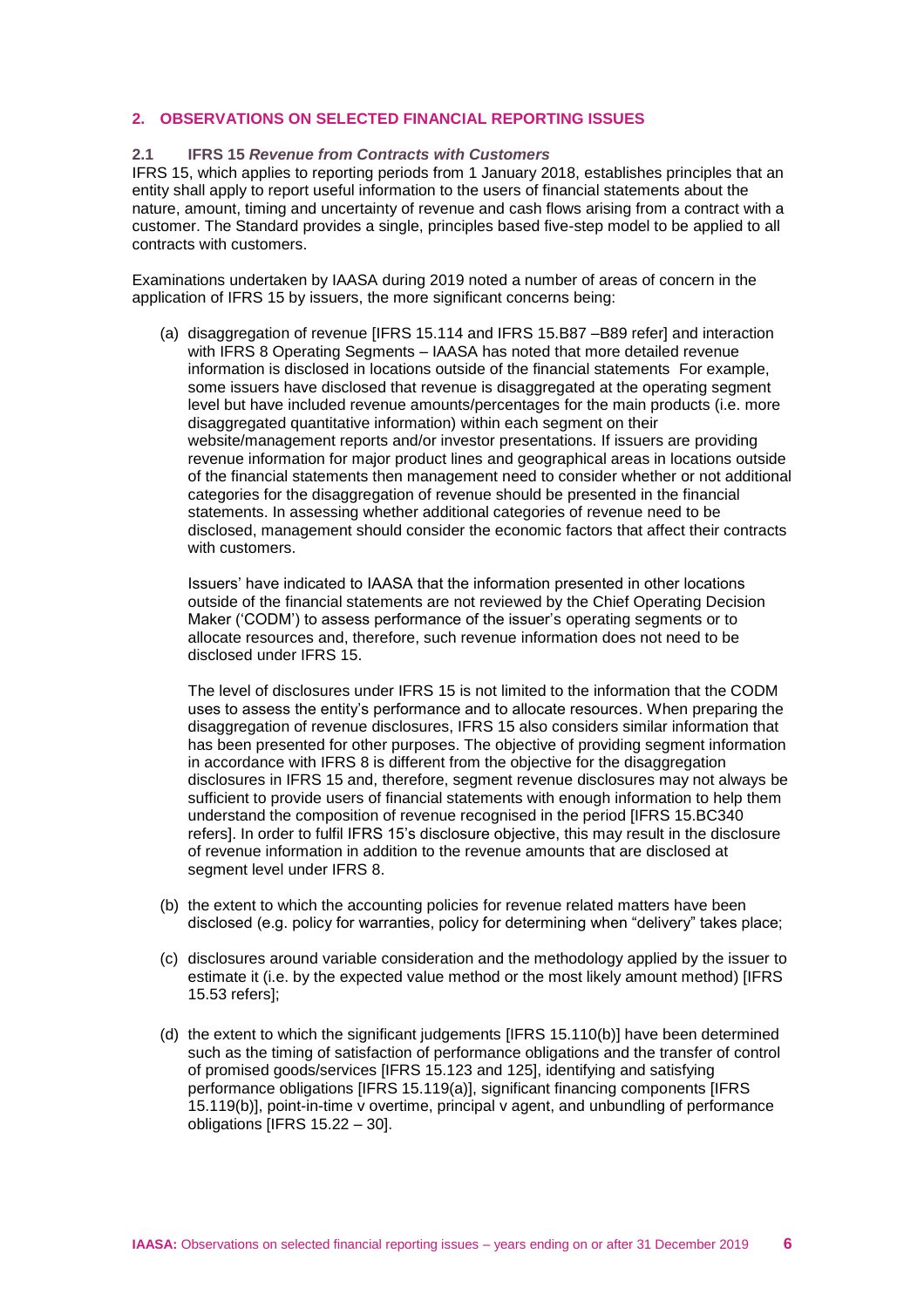# Matters for consideration by management, Directors and Audit Committees

IFRS 15 focusses on the principle of 'control' rather than on 'risk and rewards' and its application impacts revenue recognition from contracts with customers in all industries. Therefore, management, Directors and Audit Committees should ensure that they continue to reassess whether the recognition, measurement, presentation and disclosure of revenue from contracts complies, in full, with the requirements of IFRS 15 and continues to reflect the terms of contracts with customers.

# <span id="page-7-0"></span>**2.2 IFRS 9** *Financial Instruments*

IFRS 9 establishes principles for the financial reporting of financial assets and financial liabilities with the aim of presenting relevant and useful information to users of financial statements for their assessment of the amounts, timing and uncertainty of an entity's future cash flows. The standard includes requirements for recognition and measurement, impairment, de-recognition and general hedge accounting. It is mandatorily effective for periods beginning on or after 1 January 2018.

IAASA's examinations of the 2018 financial statements of issuers and, in particular, those of financial institutions are ongoing at this time. However, IAASA has identified a number of areas that merit closer scrutiny. These include:

- (a) forward looking information (FLI): and the apparent absence of clear disclosure as to how FLI has been incorporated into the determination of expected credit losses (ECL), e.g. disclosure as to how scenario probability weightings have been determined, changes therein and disclosure as to how the macroeconomic variables are derived [IFRS 7.35G];
- (b) management adjustments to modelled ECLs: the extent to which management adjustments to ECL modelled outcomes have been explained in the financial statements and the observable data that supports the ECL management adjustments;
- (c) estimation of the initial probability of default (PD): approximation of the residual lifetime PD expectations (originated prior to adoption of IFRS 9) and the basis for significant judgements therein [IFRS 9.7.2.20];
- (d) ECLs on credit impaired loans: the estimation of additional ECL arising on potential portfolio loan sales on credit impaired loans [IFRS 9.B5.5.55];
- (e) impairment loss allowance: transparency of the quantitative and qualitative disclosures linked to impairment loss allowance tables [IFRS 7.35I];
- (f) disclosures of sensitivity analysis: the ECL provision is a source of estimation uncertainty and this means that a sensitivity analysis must be presented. ECL sensitivity disclosures may limit the transparency of material differences in the sensitivities of ECLs across sub-portfolios and/or may limit transparency of variances or non-linearity observed in the sensitivity of ECLs across various sub-portfolios The sensitivity analysis should be useful and transparent for the user [IAS 1.125 and IAS 1.129]

Matters raised in IAASA's examinations are informed by our active participation in European discussions on IFRS 9 at the ESMA sponsored Financial Institutions Task Force.

For non-financial institutions, IAASA has questioned the determination of ECL allowance using the simplified approach.

Matters for consideration by management, Directors and Audit Committees IAASA recognises that IFRS 9 is complex and represents a significant change from previous requirements. The level of issuer judgement and the extent of disclosures required warrants on-going re-evaluation by financial institutions at each reporting date. Management,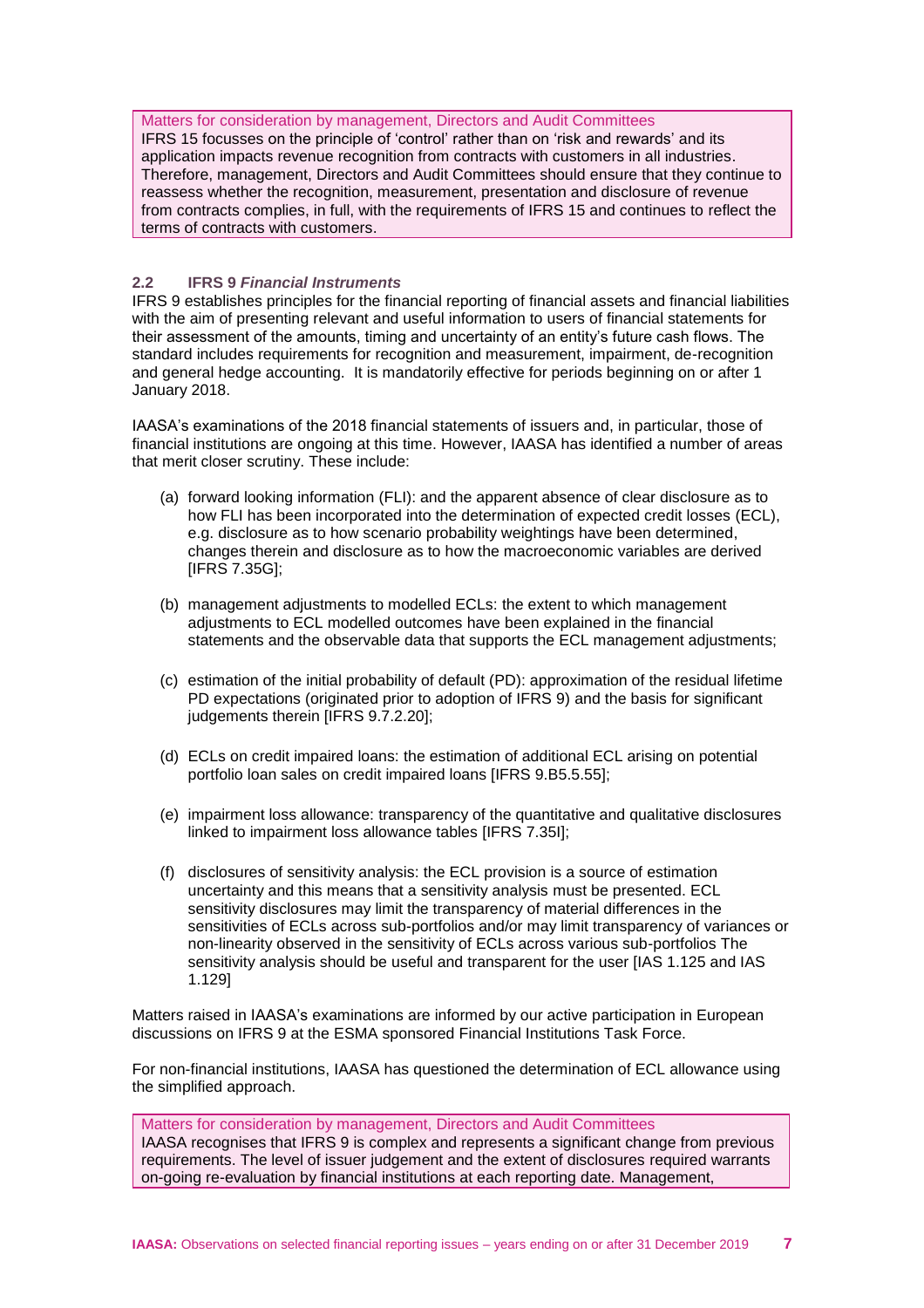Directors and Audit Committees should continue to focus on this area as best practice evolves over time.

# <span id="page-8-0"></span>**2.3 New accounting standards effective 1 January 2019**

IFRS 16 *Leases* sets out how an issuer shall recognise, measure, present and disclose leases and is effective for accounting periods beginning on or after 1 January 2019. IFRS 16 provides a single lessee accounting model, requiring lessees to recognise assets and liabilities for all leases unless the lease term is 12 months or less or the underlying asset has a low value. Lessor accounting is substantially unchanged from its forerunner, IAS 17 *Lease*s, lessors can continue to classify leases as operating or finance, in accordance with IFRS 16.

It is IAASA's expectation that issuers will disclose key judgements in their implementation of IFRS 16, including but not limited to:

- (a) implementation and transition disclosures [IFRS 16.C12];
- (b) the key judgements made in recognising and measuring right-of-use assets and liabilities;
- (c) the determination of the discount rate(s) of leases; and
- (d) an understanding as to how the lease term is determined (i.e. lease term extensions, early termination options and lease modifications) [IFRS 16.15 to 21 and B34].

IFRIC 23 *Uncertainty over Income Tax Treatments* clarifies the accounting for uncertainties in income taxes. IFRIC 23 is applied to the determination of taxable profit/loss, tax bases, unutilised tax losses, unused credits and tax rates in situations where, under IAS 12 *Income Taxes*, there is uncertainty over income tax treatments. IFRIC 23 is effective for accounting periods beginning on or after 1 January 2019.

It is IAASA's expectation that issuers will provide transparent and entity specific disclosure of their accounting policies regarding the recognition, measurement, presentation and disclosure of uncertain tax positions (UTPs) i.e. in those instances where UTPs are a source of estimation uncertainty, issuers should provide the related IAS 1.125 and IAS 1.129 disclosures where applicable.

In addition, IAASA notes that the disclosure of the expected impact of new accounting standards in issue but not yet effective in previous periods (i.e. IFRS 9 and IFRS 15) was, in many instances, of a low quality, boilerplate in nature and lacking in issuer specific detail. The quantitative impact of the new accounting standards was, in many cases, not provided until after the new standards were effective [which is non-compliant with the requirements of IAS 8.30].

It is IAASA's expectation that the disclosure of the impact of new accounting standards in issue but not yet effective in issuers' annual and half-yearly reports will be of a much higher quality.

Matter for consideration by management, Directors and Audit Committees Management, Directors and Audit Committees should ensure that financial statements disclose the impact of the adoption of these new requirements [IFRS 16 Appendix C, IFRIC 23 Appendix B and IAS 8 *Accounting Policies, Changes in Accounting Estimates and Errors* refer].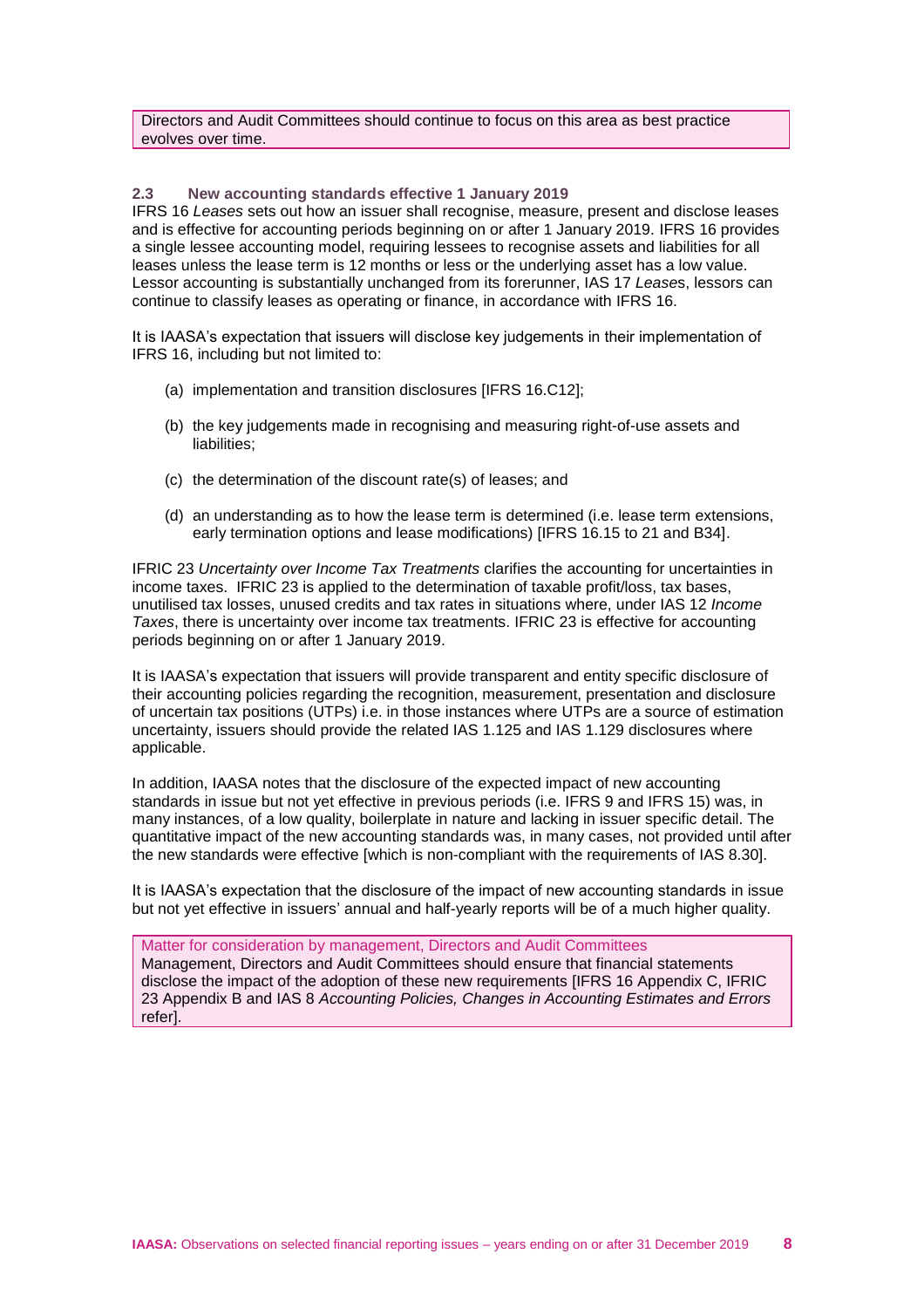## <span id="page-9-0"></span>**2.4 Brexit – disclosure in the annual report**

At the time of publication of this *Observation*s document, it appears that the United Kingdom is poised to leave the European Union on 31 October 2019.

The impact of Brexit is likely to become more apparent to issuers by the time they are finalising their 2019 annual financial reports during Q1 2020.

Depending on the nature of the UK's exit from the EU, issuers' ability to conduct business on existing terms may be disrupted (e.g. supply chain, access to the single market, access to the customs union, the impact of cross-border and cross-channel trade, and the impact of euro-Sterling exchange rate volatility).

Against this continuing uncertainty, issuers must closely monitor and consider the financial reporting consequences that Brexit arrangements will have on their future financial performance, financial position, cash flows and forecasts.

#### *Management Report – Brexit risks and uncertainties*

Issuers are reminded that Regulation 5(4)(c)(ii) of the [Transparency Regulations](http://www.irishstatutebook.ie/eli/2007/si/277/made/en/pdf) requires the management report to include a description of the principal risks and uncertainties that the issuer faces.

Matters for consideration by management, Directors and Audit Committees Management, Directors and Audit Committees should ensure that periodic financial reports disclose entity specific impacts of Brexit on the judgements and sources of estimation uncertainty that reflect the specific facts and circumstances applying [IAS 1.122 and IAS 1.125] and the risks and uncertainties in the management report  $[Regulation 5(4)(c)(ii)].$ 

IAASA expects management, Directors and Audit Committees to ensure that they apply medium and long-term assumptions that reflect changes in the current market expectations for the products, services, markets and countries in which they operate or on which they rely. Issuers' medium and long-term key assumptions need to reflect on-going market uncertainty and possible future market disruption.

<span id="page-9-1"></span>**2.5 Maturity analysis disclosures for non-derivative financial liabilities** IFRS 7 *Financial Instruments: Disclosures* defines liquidity risk as the risk that an entity will have difficulties in paying its financial liabilities [IFRS 7Appendix A refers].

Required disclosures about liquidity risk include:

- a maturity analysis for non-derivative financial liabilities showing the remaining contractual maturities [IFRS 7.39(a)];
- a maturity analysis for derivative financial liabilities [IFRS 7.39(b)]; and
- a description of the entity's approach to risk management.

It is a matter of concern to IAASA that a cohort of issuers, particularly specific financial institutions and debt issuers, have disclosed liquidity analysis of non-derivative financial liabilities that, to varying degrees, limit users understanding of liquidity risks and changes therein.

IAASA has noted that the most common areas of non-compliance of liquidity risk reporting typically include one or more of the following:

(a) liabilities are not presented by the **earliest** contractual maturity date in which the entity can be required to pay (IFRS 7.BC11 refers) and are sometimes prepared on a best case scenario (i.e. the **latest** payment date). For example, some issuers have presented the liabilities at their contractual maturity date; however, due to the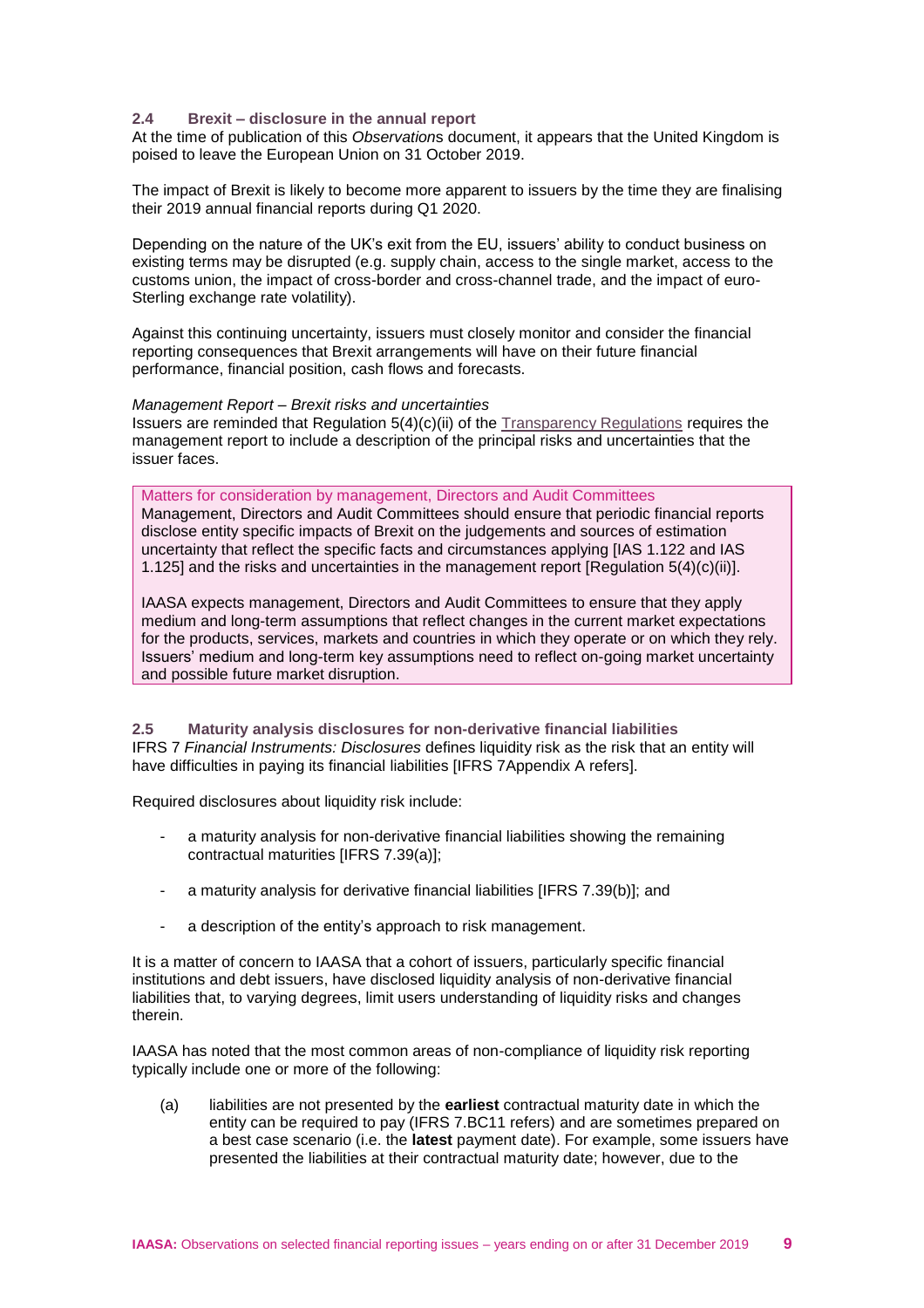existence of early redemption options, the earliest contractual maturity date is significantly shorter than this date;

- (b) the omission of selected non-derivative financial liabilities from the liquidity tables;
- (c) presentation of too few time bands and inappropriate aggregation of time bands that limits the usefulness of the liquidity analysis;
- (d) time bands for financial liabilities maturities presented in the liquidity risk analysis table being inconsistent with cash flow patterns observed in the Statement of Cash Flows;
- (e) material restatement of comparative amounts in liquidity analysis tables without the explanation and disclosure required (i.e. IAS 1.41 and IAS 8.49 refer); and
- (f) boilerplate description as to how the entity manages the liquidity risk or omission of same.

Matters for consideration by management, Directors and Audit Committees Management, Directors and Audit Committees should exercise closer scrutiny in the preparation and review of liquidity risk analysis disclosures in the preparation of periodic financial statements.

Management, Directors and Audit Committees should ensure that the liquidity risk analysis:

- (a) discloses a maturity analysis for financial liabilities showing the remaining earliest contractual maturities;
- (b) uses an appropriate number of time bands that does not limit the usefulness of the quantitative liquidity analysis;
- (c) avoids boilerplate disclosures;
- (d) provides an explanation of any material restatement of comparative amounts; and
- (e) enables users of the financial statements to gain an understanding of the timing of cash flows and changes therein that is associated with financial liabilities.

## <span id="page-10-0"></span>**2.6 Recognition of deferred tax assets ('DTAs')**

IAS 12.34 states that a deferred tax asset shall be recognised for unused tax losses and unused tax credits to the extent that it is probable that the future taxable profit will be available against which they can be utilised.

ESMA has published a Public Statement on IAS 12 Income Taxes '*[Considerations on](https://www.esma.europa.eu/press-news/esma-news/esma-sets-out-expectations-regarding-application-ias-12)  [recognition of deferred tax assets arising from the carry-forward of unused tax losses](https://www.esma.europa.eu/press-news/esma-news/esma-sets-out-expectations-regarding-application-ias-12)*', The Public Statement sets out its expectations regarding the application of the requirements relating to the recognition, measurement and disclosure of DTAs arising from unused tax losses.

IAASA continues to examine issuers' judgements related to the recognition, measurement, remeasurement and disclosure of DTAs. In some instances IAASA has challenged:

- (a) the basis for the key DTA assumptions underpinning the forecast of future taxable profits that will result in the DTAs being recovered over an extended period of time (years);
- (b) the recognition of DTAs where the issuer has a recent history of losses; and
- (c) the recognition of DTAs where the issuer has not achieved key profit forecasts.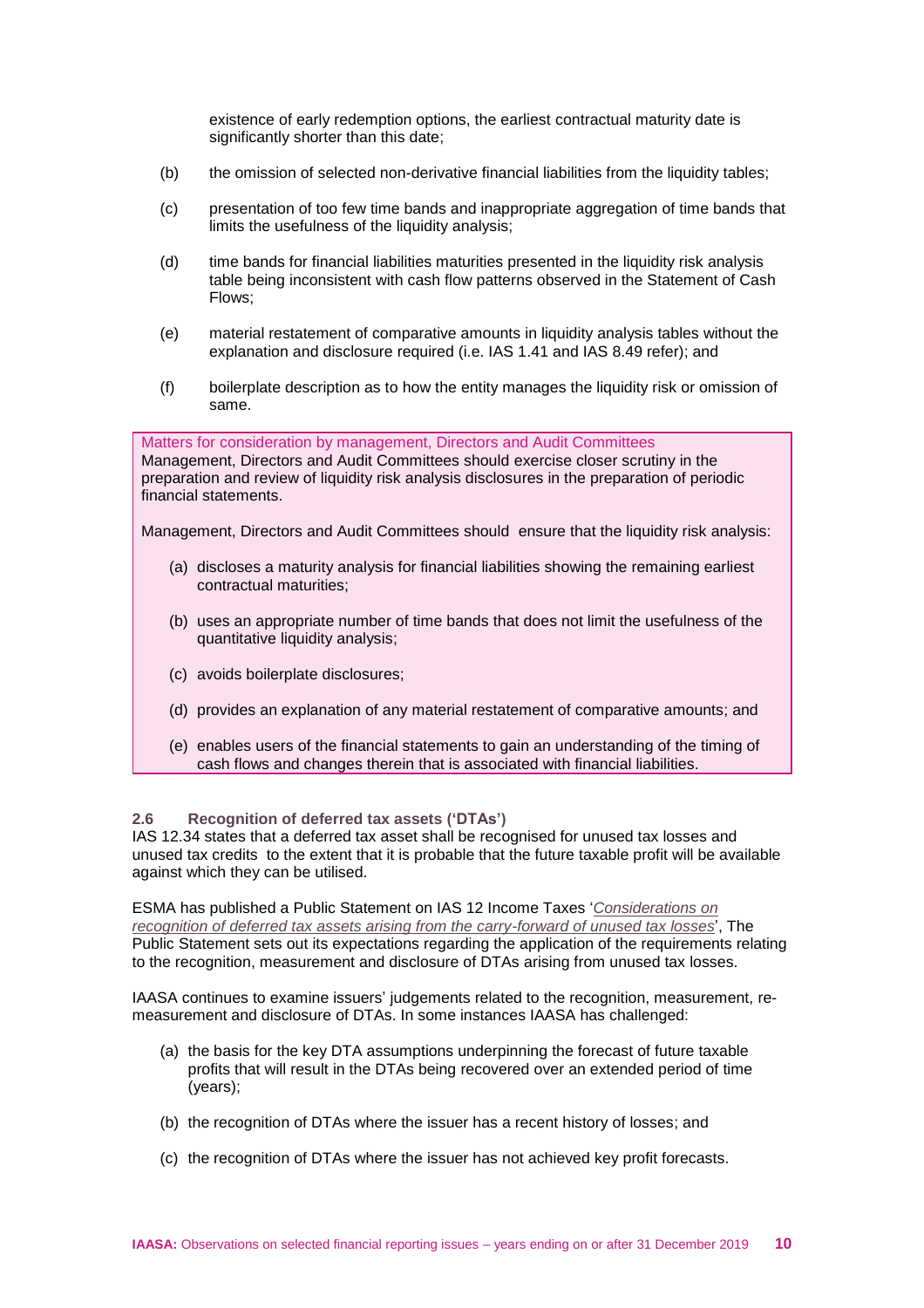Matters for consideration by management, Directors and Audit Committees Management, Directors and Audit Committees should exercise close scrutiny in the recognition, measurement, re-measurement and disclosure of material deferred tax assets arising from unused tax losses where the issuer has a history of recent trading losses.

# <span id="page-11-0"></span>**2.7 IAS 36** *Impairment of Assets*

IAS 36 requires that an entity's assets are not carried at more than their recoverable amount. With the exception of goodwill and certain other intangible assets for which an annual impairment test is required to be performed, entities must conduct an impairment test where there is an indication of impairment.

IAASA continues to challenge issuers' on IAS 36 related topics including:

- (a) apparent indicators of impairment exist; however, there is no evidence that the required impairment testing was conducted by the issuer, including an instance where the market capitalisation is below the carrying amount of the net assets of the entity;
- (b) the discount rate used to measure recoverable amount and whether or not that rate has been appropriately set, including country risk premium [IAS 36.55 and Appendix A A15 to A21];
- (c) the key assumptions used, the long-term growth rates used and the disclosure of sensitivities.

## Matters for consideration by management, Directors and Audit Committees

Management, Directors and Audit Committees should carefully consider all the key judgements in preparing impairment tests and the disclosure requirements of IAS 36. Issuers should carefully assess whether or not there are indications of impairment and whether or not an impairment review is required and, if so, should ensure that the recognition, measurement and disclosure requirements of IAS 36 are met in full.

# <span id="page-11-1"></span>**2.8 Alternative performance measures ('APMs')**

ESMA's [Guidelines on Alternative Performance Measures](https://www.esma.europa.eu/sites/default/files/library/2015/10/2015-esma-1415en.pdf) have been applicable since 2016. These Guidelines are supplemented by a series of [questions and answers](https://www.esma.europa.eu/sites/default/files/library/esma32-51-370_qas_on_esma_guidelines_on_apms.pdf) providing responses to questions posed by stakeholders in relation to the practical application of the Guidelines.

While some instances of good practice were identified, IAASA's examinations of issuers' use of APMs have detected cases where:

- (a) incorrect labels are used to describe APMs (e.g. the expression "EBITDA" is used rather than "Adjusted EBITDA"). The Guidelines require that APMs should be given meaningful labels reflecting their content and basis of calculation in order to avoid conveying misleading messages to users [paragraph 22];
- (b) undue prominence is given to APMs over the IFRS-based measures. The Guidelines require that APMs should not be displayed with more prominence, emphasis or authority than measures directly stemming from financial statements. Presentation of APMs should not distract from the presentation of the measures directly stemming from financial statements [paragraphs 35 and 36];
- (c) no reconciliation of the APM to the IFRS-based measure was provided. Reconciliation of the APM to the most directly reconcilable line item, sub-total or total presented in the financial statements is required by paragraph 26 of the Guidelines. The material reconciling items should be separately identified and explained;
- (d) if an issuer stops using an APM the issuer should explain the reason why the APM is no longer presented and when an APM is replaced by another APM, issuers should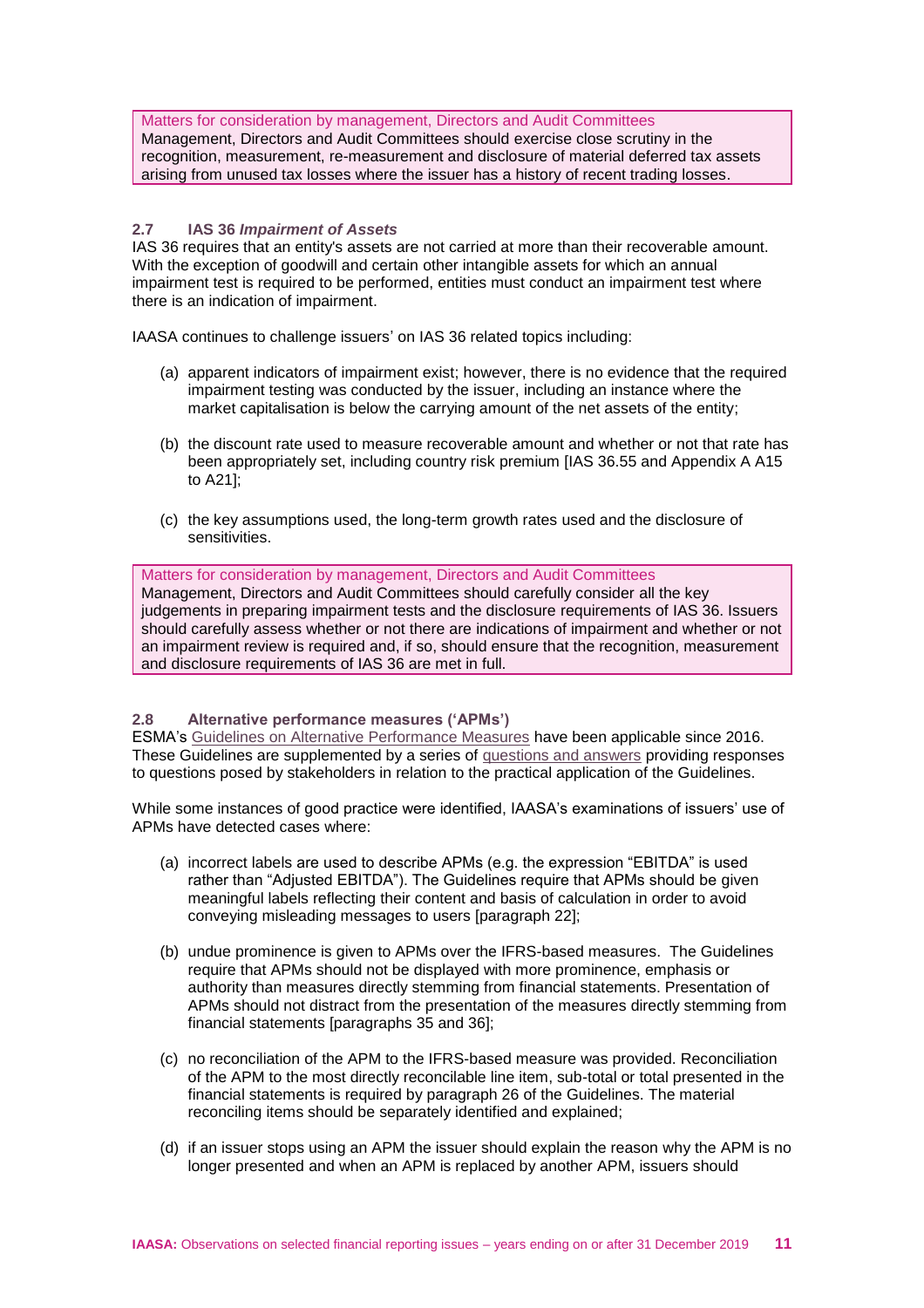explain why the new APM provides more reliable and more relevant information [paragraphs 42 and 43]; and

(e) prior period comparative amounts for APMs are not presented. APMs should be accompanied by comparatives for the corresponding previous periods [paragraph 37].

Matter for consideration by management, Directors and Audit Committees Management, Directors and Audit Committees should carefully consider the requirements of the ESMA [Guidelines on Alternative Performance Measures](https://www.esma.europa.eu/sites/default/files/library/2015/10/2015-esma-1415en.pdf) and ensure compliance to the fullest extent possible with each of the requirements of those Guidelines. Issuers should also consider the impact of new financial reporting standards and amendments on APMs.

### <span id="page-12-0"></span>**2.9 Related party disclosures**

IAASA continues to detect instances where issuers' fail to comply in full with the requirements of IAS 24 *Related Party Disclosures*. Examples of such instances included:

- (a) failure to identify a party as a related party where that entity's parent or subsidiary provides key management services to the issuer; and
- (b) providing some but not all of the related party disclosures required by IAS  $24.18(a)$  (d).

Matter for consideration by management, Directors and Audit Committees Management, Directors and Audit Committees should ensure full compliance with the disclosure requirements of IAS 24.

Particularly in the case of Fund and Debt issuers, management, Directors and Audit Committees should carefully evaluate the process for identification of related parties and transactions and balances with those related parties.

## <span id="page-12-1"></span>**2.10 Supply chain financing**

Issuers may use supply chain financing (e.g. non-recourse factoring or reverse factoring) to manage cash flow and working capital.

IAASA has detected instances where the disclosures regarding such financing arrangements are inadequate to provide users with useful financial information. Examples of such inadequacies include:

- (a) lack of an accounting policy regarding such arrangements including the basis on which the associated accounts receivable or accounts payable are recognised and derecognised;
- (b) lack of clarity as to the terms, risks and uncertainties connected with such financing facilities; and
- (c) absence of clarity as to how such facilities are reflected in the cash flow statement.

Matter for consideration by management, Directors and Audit Committees Management, Directors and Audit Committees should ensure that, where supply chain financing arrangements are in place, there is adequate disclosure of the financial reporting treatments applied so that users have a full appreciation of the impact of such financing solutions.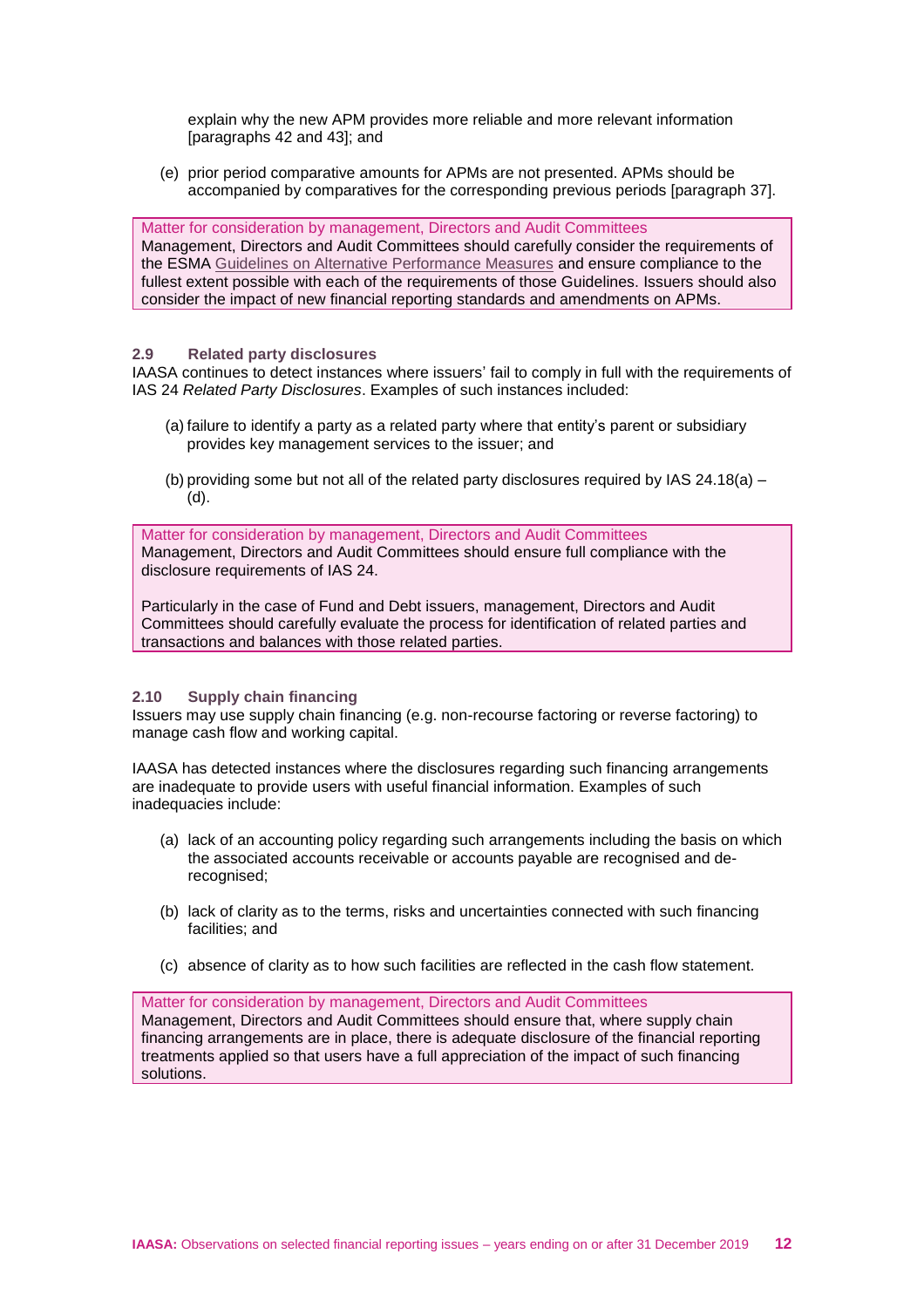<span id="page-13-0"></span>**2.11 Significant judgements (or critical accounting judgements)** Paragraph 122 of IAS 1 *Presentation of Financial Statements* states that:

'*An entity shall disclose … the judgements, apart from those involving estimations (see paragraph 125), that management has made in the process of applying the entity's accounting policies and that have the most significant effect on the amounts recognised in the financial statements …*'

IAS 1.125 states that:

'*An entity shall disclose information about the assumptions it makes about the future, and other major sources of estimation uncertainty at the end of the reporting period, that have a significant risk of resulting in a material adjustment to the carrying amounts of assets and liabilities within the next financial year. In respect of those assets and liabilities, the notes shall include details of:*

*(a) their nature, and*

*(b) their carrying amount as at the end of the reporting period …*'

IAASA reiterates the point made in the 2018 *Observations* document that the disclosures required by IAS 1.125 are reserved for assumptions and estimates that have a significant risk of resulting in a material adjustment to the carrying amounts of assets and liabilities within the next financial year.

Issuers should note that items which would not result in a material adjustment to the carrying amount of the asset/liability within the next financial year do not fall within the scope of IAS 1.125 and, therefore, may not warrant disclosure under that paragraph.

The IAS 1.125 disclosures are more detailed and burdensome than the disclosures required for significant judgements (critical accounting judgements) or other sources of estimation uncertainty where there is not at risk of resulting in a material adjustment within the next financial year.

IAASA calls on issuers to clearly identify the accounting matters which they consider to be significant judgements (critical accounting judgements) [IAS 1.122 refers] and to clearly distinguish them from sources of estimation uncertainty [IAS 1.125 refers].

Matter for consideration by management, Directors and Audit Committees

Management, Directors and Audit Committees should also ensure that the financial statements clearly identify the accounting matters considered to be significant judgements (critical accounting judgements) and those considered to be sources of estimation uncertainty and distinguish one form the other.

## <span id="page-13-1"></span>**2.12 Other matters**

In conducting examinations of periodic financial statements, IAASA has detected matters that recur from year to year over a number of issuers; individually these may not be significant to the individual financial reports in any particular year. However, they are a recurring feature across a range of issuers and, accordingly warrant brief mention here with a view to encouraging management, Directors and Audit Committees taking steps to reduce and eliminate such instances of non-compliance in future financial reports.

The table below lists a selection of such matters along with certain other matters that may merit consideration by management, Directors and Audit Committees as they work their way through the 2019 reporting season.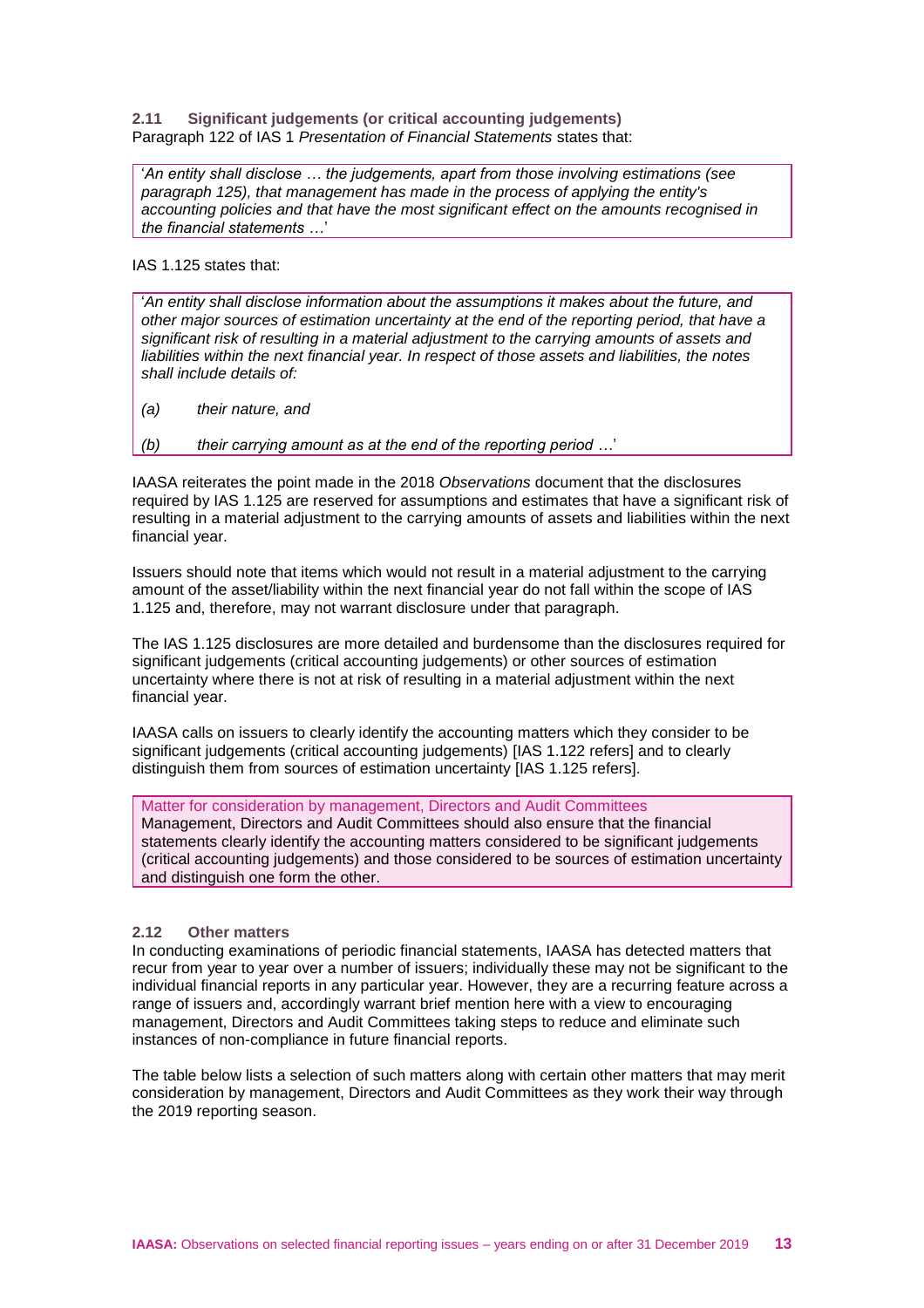| <b>Area</b>                                                        | <b>Observation</b>                                                                                                                                                                                                                                                                                                                                                                                                                                                                                                                                                                                                                                                                                                                                                                                                                                                                                                                                                    |  |
|--------------------------------------------------------------------|-----------------------------------------------------------------------------------------------------------------------------------------------------------------------------------------------------------------------------------------------------------------------------------------------------------------------------------------------------------------------------------------------------------------------------------------------------------------------------------------------------------------------------------------------------------------------------------------------------------------------------------------------------------------------------------------------------------------------------------------------------------------------------------------------------------------------------------------------------------------------------------------------------------------------------------------------------------------------|--|
| Provisions                                                         | Paragraph 84 of IAS 37 Provisions, Contingent Liabilities and<br>Contingent Liabilities requires specified disclosures (e.g. opening<br>amount, additional provisions made, amounts utilised, amounts<br>reversed and unwinding of discounts) by class of provision.                                                                                                                                                                                                                                                                                                                                                                                                                                                                                                                                                                                                                                                                                                  |  |
|                                                                    | IAASA has identified instances where each of these required<br>disclosures have not been presented by class.                                                                                                                                                                                                                                                                                                                                                                                                                                                                                                                                                                                                                                                                                                                                                                                                                                                          |  |
| <b>IFRS 8 Operating</b><br>Segments-<br>aggregation criteria       | Management, Directors and Audit Committees are reminded that IFRS<br>8.22(aa) requires the disclosure of the judgements made in applying<br>the aggregation criteria in IFRS 8.12 ('similar economic<br>characteristics').                                                                                                                                                                                                                                                                                                                                                                                                                                                                                                                                                                                                                                                                                                                                            |  |
|                                                                    | IAASA continues to challenge issuers in instances where it is not<br>apparent that the required disclosures have been given.                                                                                                                                                                                                                                                                                                                                                                                                                                                                                                                                                                                                                                                                                                                                                                                                                                          |  |
| IAS 7 Statement of<br>Cash Flows - cash<br>and cash<br>equivalents | Management, Directors and Audit Committees are reminded that IAS<br>7.6 defines cash and cash equivalents. IAS 7.7 elaborates on those<br>definitions.                                                                                                                                                                                                                                                                                                                                                                                                                                                                                                                                                                                                                                                                                                                                                                                                                |  |
|                                                                    | Consequent on IAASA examinations, individual issuers have been<br>instructed by IAASA to enhance the financial reporting treatments<br>applied regarding:                                                                                                                                                                                                                                                                                                                                                                                                                                                                                                                                                                                                                                                                                                                                                                                                             |  |
|                                                                    | the definition of cash and cash equivalents;<br>$\overline{\phantom{0}}$                                                                                                                                                                                                                                                                                                                                                                                                                                                                                                                                                                                                                                                                                                                                                                                                                                                                                              |  |
|                                                                    | the accounting policy applied; and<br>$\overline{\phantom{0}}$                                                                                                                                                                                                                                                                                                                                                                                                                                                                                                                                                                                                                                                                                                                                                                                                                                                                                                        |  |
|                                                                    | the judgements made regarding restricted cash balances and<br>$\overline{\phantom{0}}$<br>what constitutes cash and cash equivalents.                                                                                                                                                                                                                                                                                                                                                                                                                                                                                                                                                                                                                                                                                                                                                                                                                                 |  |
| Digitalisation of<br>issuers' financial<br>reports                 | The European Commission has put forward rules to support the<br>digitalisation of corporate reporting and to achieve greater<br>transparency of the yearly information disclosed by issuers. The<br>European Single Electronic Format (ESEF) will make issuers' financial<br>records more readable and accessible. Under the rules, from January<br>2020 all listed entities will need to finalise their annual financial reports<br>using up-to-date digitalised business reporting systems (XHTML and<br>iXBRL) which should improve accessibility and make the information<br>more user-friendly. The move will also facilitate the availability of key<br>financial information in all EU official languages. In support of these<br>rules, ESMA has prepared an ESEF Reporting Manual and ESEF<br>taxonomy files to help issuers in their preparation. The provisions will<br>be updated on an annual basis to reflect possible updates to the IFRS<br>taxonomy. |  |
| NFI Directive <sup>1</sup>                                         | EU law requires large companies to disclose certain information on the<br>way they operate and manage social and environmental challenges.<br>Directive 2014/95/EU lays down the rules on disclosure of non-<br>financial and diversity information by large companies in their annual<br>reports from 2018 onwards.                                                                                                                                                                                                                                                                                                                                                                                                                                                                                                                                                                                                                                                  |  |

-

<sup>&</sup>lt;sup>1</sup> Directive 2014/95/EU implemented in Ireland by the European Union (Disclosure of Non-Financial and Diversity [Information by certain large undertakings and groups\) Regulations 2017](http://www.irishstatutebook.ie/eli/2017/si/360/made/en/pdf) (S.I. No. 360 of 2017) as amended by the [European Union \(Disclosure of Non-Financial and Diversity Information by certain large undertakings and groups\)](http://www.irishstatutebook.ie/eli/2018/si/410/made/en/pdf)  [\(Amendment\) Regulations 2018](http://www.irishstatutebook.ie/eli/2018/si/410/made/en/pdf) (S.I. No. 410 of 2018)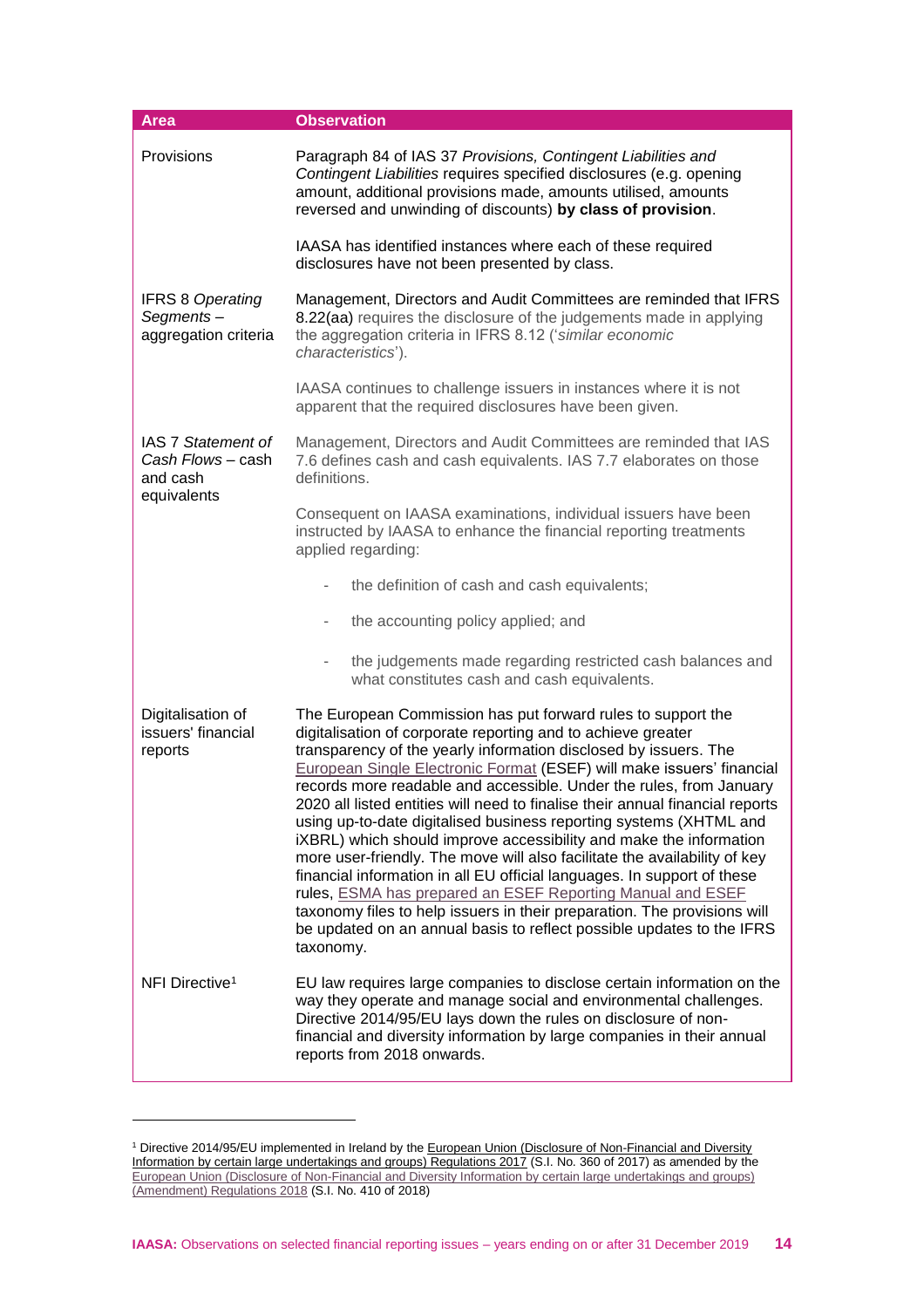| <b>Area</b>        | <b>Observation</b>                                                                                                                                                                                                                                                                                                                                                                                                                                                                                                                                                                                                                                                                                                                                                                                                          |
|--------------------|-----------------------------------------------------------------------------------------------------------------------------------------------------------------------------------------------------------------------------------------------------------------------------------------------------------------------------------------------------------------------------------------------------------------------------------------------------------------------------------------------------------------------------------------------------------------------------------------------------------------------------------------------------------------------------------------------------------------------------------------------------------------------------------------------------------------------------|
|                    | Large companies have to publish reports on the policies they<br>implement in relation to:                                                                                                                                                                                                                                                                                                                                                                                                                                                                                                                                                                                                                                                                                                                                   |
| <b>IBOR</b> reform | (a) environmental protection;<br>(b) social responsibility and treatment of employees;<br>(c) respect for human rights;<br>(d) anti-corruption and bribery; and<br>(e) diversity on company boards (in terms of age, gender, educational<br>and professional background).<br>The Interbank Offered Rate (IBOR) is being replaced and the transition<br>from IBOR from 2021 will impact financial services entities and their<br>customers.                                                                                                                                                                                                                                                                                                                                                                                  |
|                    | In May 2019, the International Accounting Standards Board (IASB)<br>published an Exposure Draft, Interest Rate Benchmark Reform,<br>Proposed amendments to IFRS 9 and IAS 39. The ED presents for<br>comment the decisions taken by the IASB to date as part of its project<br>responding to the effects of IBOR reform on financial reporting. The<br>IASB has divided the IBOR project into two phases - the first phase<br>considers issues affecting financial reporting in the period before the<br>replacement of an existing interest rate benchmark with an alternative<br>virtually risk-free interest rate (an RFR), e.g. Euro Short-Term Rate<br>$(ESTR)$ , and the second phase will look at issues that may affect<br>financial reporting when an existing interest rate benchmark is<br>replaced with an RFR. |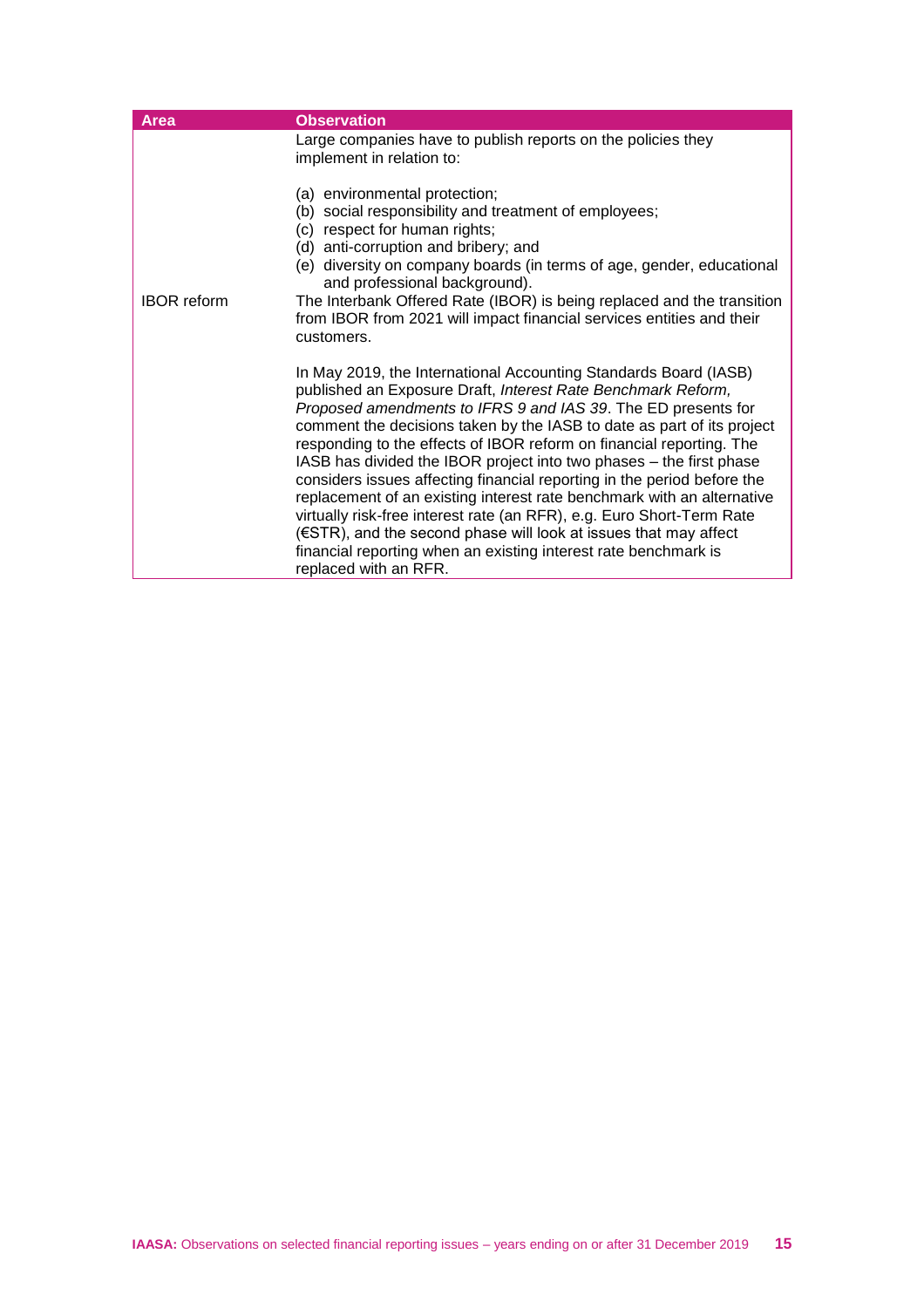# <span id="page-16-0"></span>**3. GLOSSARY OF TERMS**

| APM(s)        | Alternative Performance Measure(s)                                                                          |
|---------------|-------------------------------------------------------------------------------------------------------------|
| <b>CODM</b>   | Chief operating decision maker                                                                              |
| <b>DTAs</b>   | Deferred tax assets                                                                                         |
| <b>EBITDA</b> | Earnings before interest, tax, depreciation and amortisation                                                |
| <b>ECL</b>    | <b>Expected credit losses</b>                                                                               |
| <b>EECS</b>   | <b>European Enforcement Coordination Sessions</b>                                                           |
| <b>ESEF</b>   | European Single Electronic Format                                                                           |
| <b>ESMA</b>   | European Securities and Markets Authority                                                                   |
| EU            | European Union                                                                                              |
| <b>FLI</b>    | Forward looking information                                                                                 |
| <b>GAAP</b>   | <b>Generally Accepted Accounting Principles</b>                                                             |
| <b>IAASA</b>  | Irish Auditing & Accounting Supervisory Authority                                                           |
| <b>IAS</b>    | <b>International Accounting Standard</b>                                                                    |
| <b>IASB</b>   | International Accounting Standards Board                                                                    |
| <b>IBOR</b>   | <b>Interbank Offered Rate</b>                                                                               |
| <b>iXBRL</b>  | Inline eXtensible Business Reporting Language                                                               |
| <b>IFRS</b>   | International Financial Reporting Standard                                                                  |
| <b>IFRIC</b>  | International Financial Reporting Standard Interpretations Committee                                        |
| <b>Issuer</b> | An entity coming within IAASA's financial statement examination remit under<br>the Transparency Regulations |
| <b>NFI</b>    | Non-financial information                                                                                   |
| <b>PD</b>     | Probability of default                                                                                      |
| <b>RFR</b>    | Risk free (interest) rate                                                                                   |
| <b>SICR</b>   | Significant Increase in Credit Risk                                                                         |
| <b>XHTML</b>  | eXtensible Hyper Text Markup Language                                                                       |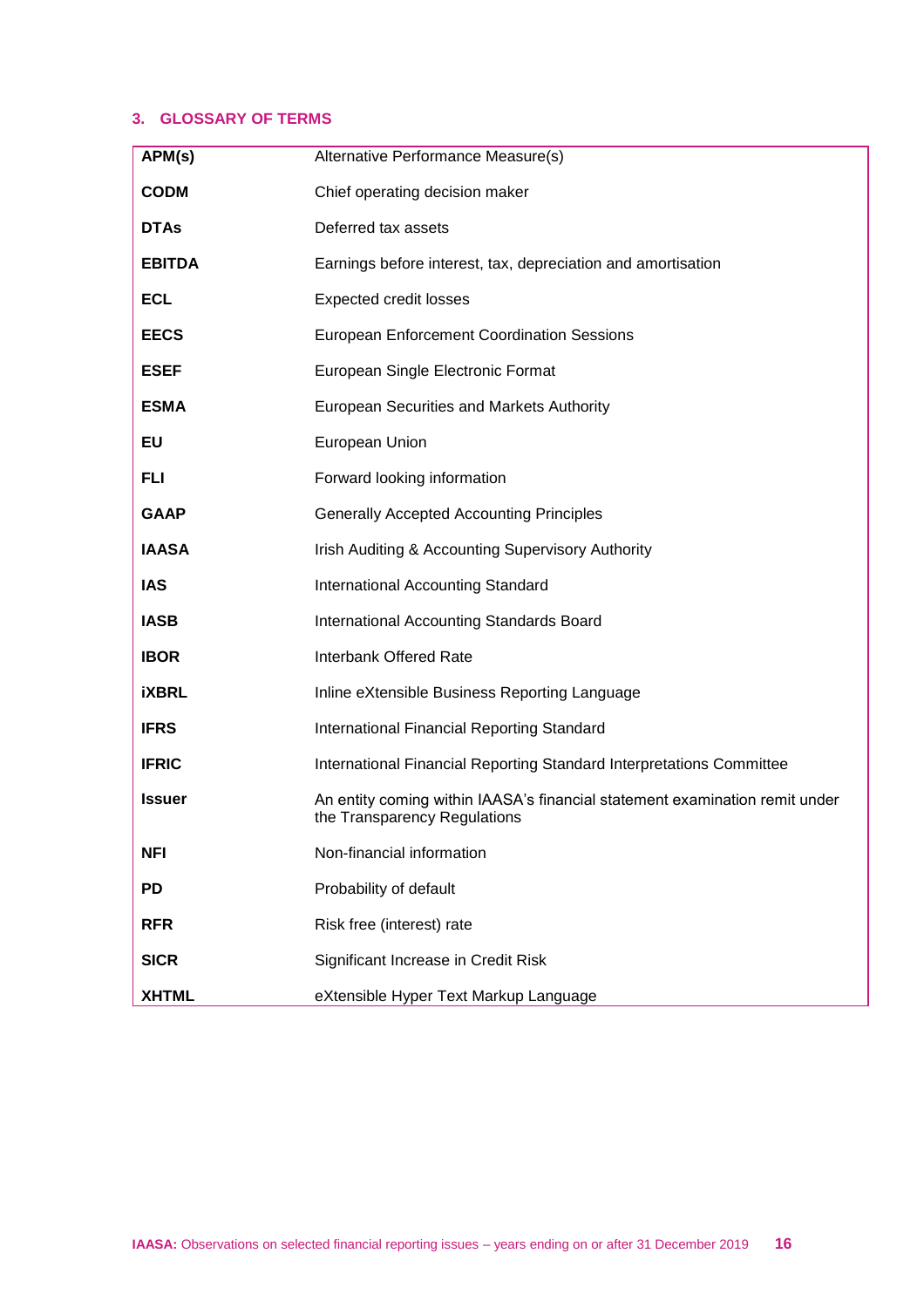# <span id="page-17-0"></span>**APPENDIX I – IAASA'S FINANCIAL REPORTING RELATED PUBLICATIONS**

Readers may find it helpful to refer to other IAASA financial reporting related publications, available on the IAASA website at http://www.iaasa.ie/Publications/FRSU, including:

| <b>Category</b>                    | <b>Document</b>                                                                                                            |
|------------------------------------|----------------------------------------------------------------------------------------------------------------------------|
| <b>Observations</b><br>documents   | Observations on selected financial reporting issues issuers' financial years ending<br>on or after 31 December 2018        |
|                                    | Observations on selected financial reporting issues issuers' financial years ending<br>on or after 31 December 2017        |
|                                    | Observations on selected financial reporting issues issuers' financial years ending<br>on or after 31 December 2016        |
|                                    | Observations on selected financial reporting issues issuers' financial years ending<br>on or after 31 December 2015        |
|                                    | Observations on selected financial reporting issues issuers' financial years ending<br>on or after 31 December 2014        |
| <b>Financial</b>                   | Financial Reporting Decisions (November 2018)                                                                              |
| reporting<br>decisions             | <b>Financial Reporting Decisions (June 2018)</b>                                                                           |
|                                    | <b>Financial Reporting Decisions (February 2018)</b>                                                                       |
|                                    | Financial Reporting Decisions (July 2017)                                                                                  |
|                                    | Financial Reporting Decisions (March 2017)                                                                                 |
|                                    | Financial Reporting Decisions [2] (January 2017)                                                                           |
|                                    | Financial Reporting Decisions [1] (January 2017)                                                                           |
|                                    | <b>Financial Reporting Decisions (March 2016)</b>                                                                          |
|                                    | Financial Reporting Decisions (January 2016)                                                                               |
|                                    | Financial Reporting Decisions (December 2015)                                                                              |
|                                    | <b>Financial Reporting Decisions (November 2015)</b>                                                                       |
| <b>Surveys and</b><br>commentaries | Information Note 'Some key areas of focus for 2019 half-yearly reports' (June<br>2019)                                     |
|                                    | Information Note 'Requirement to disclose disaggregated revenue' (April 2019)                                              |
|                                    | Information Note 'Requirement to disclose dividends proposed' (April 2019)                                                 |
|                                    | Thematic review of companies' revenues disclosures (December 2018)                                                         |
|                                    | Desk-top review on Companies' Business Combinations Disclosures (November<br>2018)                                         |
|                                    | Desk-top Review on Companies' Bank Covenants Disclosures (October 2018)                                                    |
|                                    | Information Note 'Corporate Income Tax Reporting by Irish Issuers' (October 2018)                                          |
|                                    | IAASA desktop survey: Impairment testing in Irish listed companies' 2016/17<br>annual financial statements (November 2017) |
|                                    | <b>OPERATING SEGMENTS - THEMATIC SURVEY (October 2017)</b>                                                                 |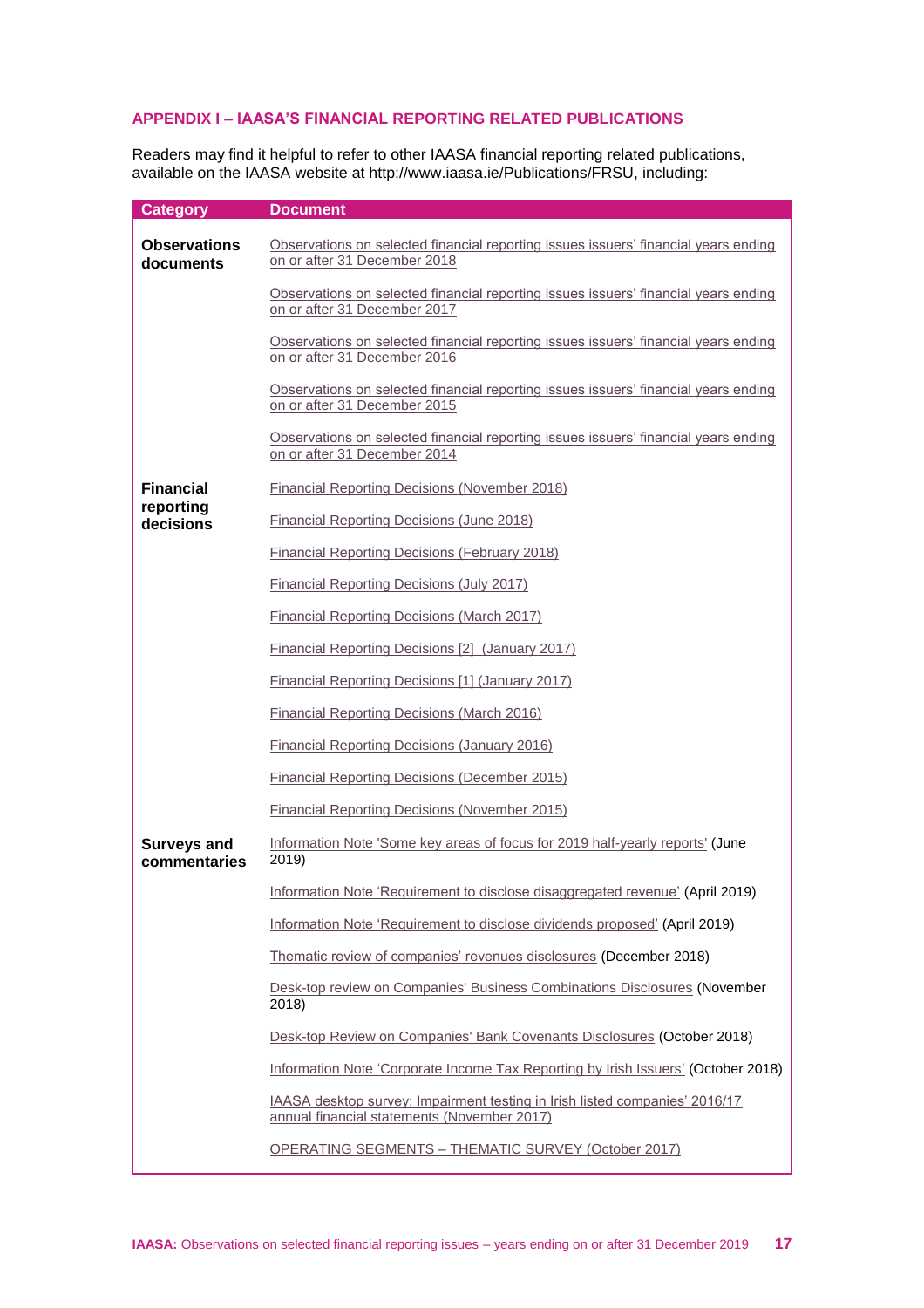| <b>Category</b>                    | <b>Document</b>                                                                                                             |
|------------------------------------|-----------------------------------------------------------------------------------------------------------------------------|
|                                    | ALTERNATIVE PERFORMANCE MEASURES - THEMATIC SURVEY<br>(September 2017)                                                      |
|                                    | Desktop survey - Disclosures of the New Accounting Standards in issuers' 2016<br>annual financial statements (July 2017)    |
|                                    | Survey on the application of IFRS 13 Fair Value Measurement by Irish Companies<br>(November 2016)                           |
|                                    | SHARE-BASED PAYMENTS - a survey (October 2016)                                                                              |
|                                    | RECOGNITION OF INTANGIBLE ASSETS AND SCALE OF ACQUISITION<br>ACTIVITY - a survey (September 2016)                           |
|                                    | SURVEY OF ISSUERS' DEFINED BENEFIT PENSION SCHEME<br><b>ASSUMPTIONS (August 2016)</b>                                       |
|                                    | <b>OPERATING LEASE COMMITMENTS - A Survey of Operating Lease</b><br>Commitments by Irish Equity Issuers (July 2016)         |
|                                    | Survey of Directors' Critical Accounting Judgments and Auditors' Assessed Risks<br>of Material Misstatement (November 2015) |
|                                    | Alternative Performance Measures - A Survey of their Use together with Key<br>Recommendations: An Update (January 2015)     |
|                                    | Review of the application of IAS 7 Statement of Cash Flows by selected Irish<br>equity issuers (October 2014)               |
| <b>Policy Paper</b>                | Policy Paper on Publication of IAASA's Financial Reporting Enforcement Findings<br>(June 2016)                              |
| <b>Information</b><br><b>Notes</b> | Consideration of the impact of Brexit for issuers' half-yearly financial reports (July<br>2016)                             |
| Annual                             | 2018 Annual Report                                                                                                          |
| <b>Reports</b>                     | 2017 Annual Report                                                                                                          |
|                                    | 2016 Annual Report                                                                                                          |
|                                    | 2015 Annual Report                                                                                                          |
|                                    | 2014 Annual Report                                                                                                          |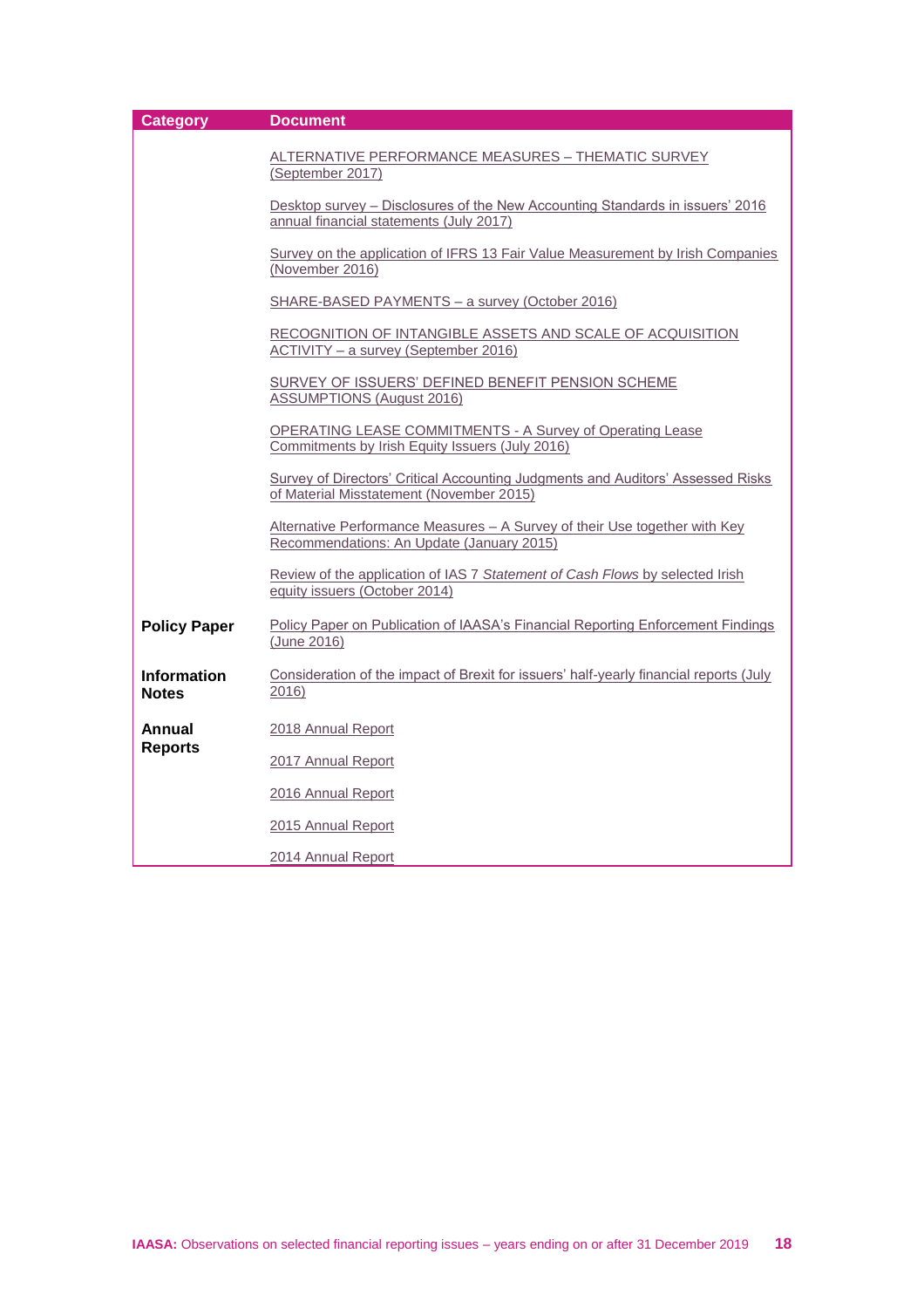### <span id="page-19-0"></span>**APPENDIX II – USEFUL LINKS**

**Link**

| Legislation |  |
|-------------|--|
|-------------|--|

1

| Companies Act 2014<br>Companies (Accounting) Act 2017<br>Companies (Amendment) Act 2017                           | http://www.irishstatutebook.ie/eli/2014/act/38/enacted/en/html<br>http://www.irishstatutebook.ie/eli/2017/act/9/enacted/en/html<br>http://www.irishstatutebook.ie/eli/2017/act/13/enacted/en/html |
|-------------------------------------------------------------------------------------------------------------------|---------------------------------------------------------------------------------------------------------------------------------------------------------------------------------------------------|
| Central Bank of Ireland                                                                                           | https://www.centralbank.ie/                                                                                                                                                                       |
| <b>Central Bank (Investment Market)</b><br>Conduct) Rules 2019 (S.I. No. 366 of<br>2019 (22 July 2019)            | http://www.irishstatutebook.ie/eli/2019/si/366/made/en/pdf                                                                                                                                        |
| <b>European Financial Reporting</b><br><b>Advisory Group (EFRAG)<sup>2</sup></b>                                  | http://www.efrag.org/                                                                                                                                                                             |
| <b>Endorsement status</b>                                                                                         | http://www.efrag.org/Endorsement                                                                                                                                                                  |
| <b>European Securities and Markets</b><br><b>Authority</b>                                                        | https://www.esma.europa.eu/                                                                                                                                                                       |
| Questions and answers - ESMA<br><b>Guidelines on Alternative</b><br>Performance Measures (APMs)<br>(October 2017) | https://www.esma.europa.eu/sites/default/files/library/esma32-51-<br>370 gas on esma guidelines on apms.pdf                                                                                       |
| <b>ESMA Guidelines on Alternative</b><br>Performance Measures (October<br>2015)                                   | https://www.esma.europa.eu/sites/default/files/library/2015/10/20<br>15-esma-1415en.pdf                                                                                                           |
| <b>ESMA Guidelines on enforcement of</b><br>financial information (October 2014)                                  | https://www.esma.europa.eu/sites/default/files/library/2015/11/20<br>14-esma-1293en.pdf                                                                                                           |
| 23rd Extract from the EECS's<br>Database of Enforcement Decisions<br>(July 2019)                                  | https://www.esma.europa.eu/press-news/esma-news/esma-<br>publishes-23rd-extract-eecs-database                                                                                                     |
| 22nd Extract from the EECS's<br>Database of Enforcement Decisions<br>(April 2018)                                 | https://www.esma.europa.eu/press-news/esma-news/esma-<br>publishes-22nd-extract-eecs-database                                                                                                     |
| <b>International Accounting Standards</b><br>Board                                                                | http://www.ifrs.org                                                                                                                                                                               |

<sup>2</sup> EFRAG provides technical expertise to the European Commission concerning the use of IFRS within Europe